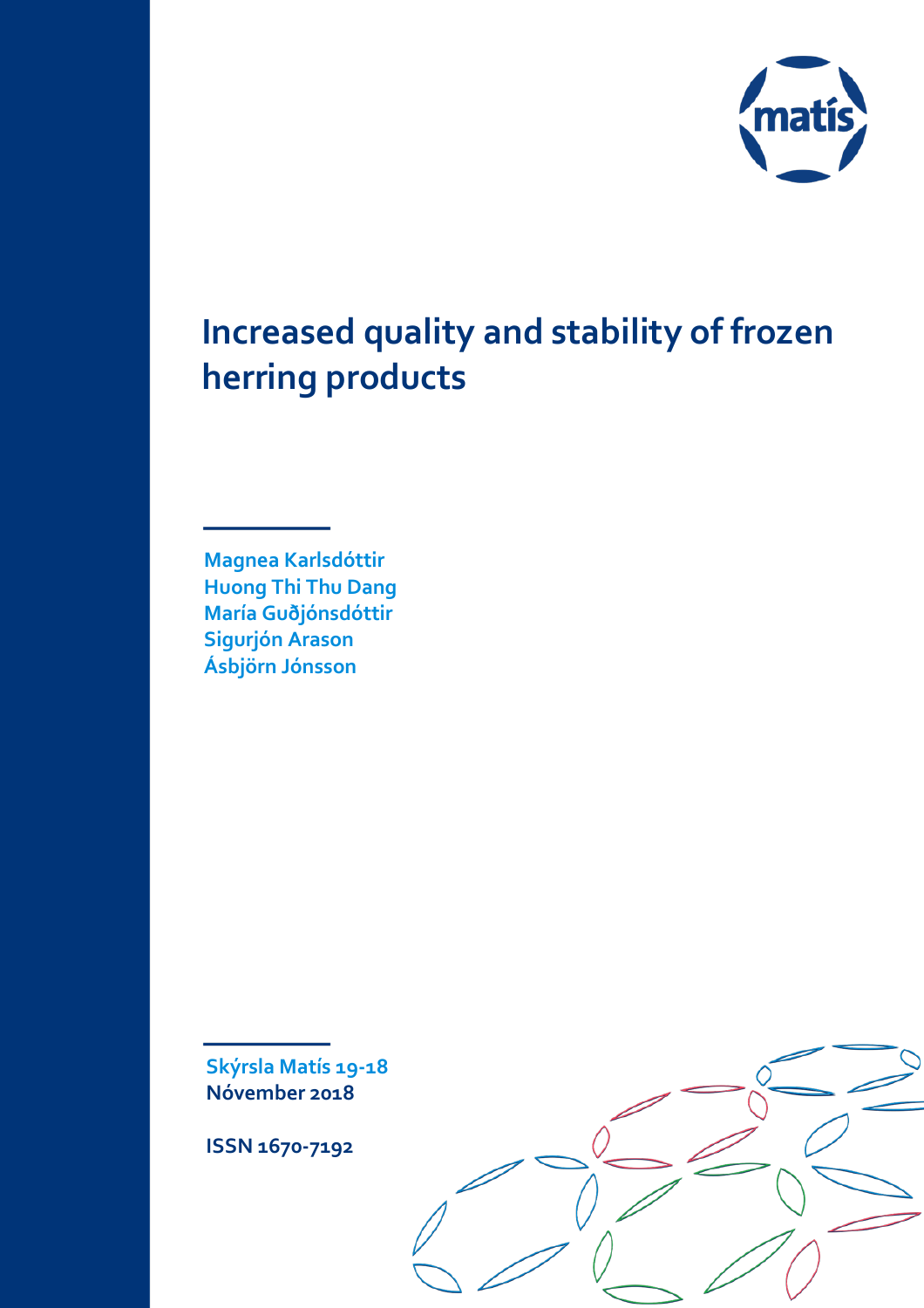# **Skýrsluágrip Matís ohf**<br>Icelandic Food and Biotech R&D

# **Report summary**



| Titill / Title           | Aukin gæði og stöðugleiki frosinna síldarafurða /<br>Increased quality and stability of frozen herring products                                                                                                                                                                                                                                                                                                                                                                                                                                                                                                                                                                                                                                                                                                                                                                                                                                                                                                                                                                                                                           |                     |               |  |
|--------------------------|-------------------------------------------------------------------------------------------------------------------------------------------------------------------------------------------------------------------------------------------------------------------------------------------------------------------------------------------------------------------------------------------------------------------------------------------------------------------------------------------------------------------------------------------------------------------------------------------------------------------------------------------------------------------------------------------------------------------------------------------------------------------------------------------------------------------------------------------------------------------------------------------------------------------------------------------------------------------------------------------------------------------------------------------------------------------------------------------------------------------------------------------|---------------------|---------------|--|
| Höfundar / Authors       | Magnea Karlsdóttir <sup>1</sup> , Huong Thi Thu Dang <sup>1,2</sup> , María Guðjónsdóttir <sup>2</sup> ,<br>Sigurjón Arason <sup>1,2</sup> , Ásbjörn Jónsson <sup>1</sup>                                                                                                                                                                                                                                                                                                                                                                                                                                                                                                                                                                                                                                                                                                                                                                                                                                                                                                                                                                 |                     |               |  |
|                          | <sup>1</sup> Matís ohf.; <sup>2</sup> University of Iceland                                                                                                                                                                                                                                                                                                                                                                                                                                                                                                                                                                                                                                                                                                                                                                                                                                                                                                                                                                                                                                                                               |                     |               |  |
| Skýrsla / Report no.     | 19-18                                                                                                                                                                                                                                                                                                                                                                                                                                                                                                                                                                                                                                                                                                                                                                                                                                                                                                                                                                                                                                                                                                                                     | Útgáfudagur / Date: | Nóvember 2018 |  |
| Verknr. / Project no.    | 2283                                                                                                                                                                                                                                                                                                                                                                                                                                                                                                                                                                                                                                                                                                                                                                                                                                                                                                                                                                                                                                                                                                                                      |                     |               |  |
| Styrktaraðilar /Funding: | AVS R&D Fund (R 069-14)                                                                                                                                                                                                                                                                                                                                                                                                                                                                                                                                                                                                                                                                                                                                                                                                                                                                                                                                                                                                                                                                                                                   |                     |               |  |
| Ágrip á íslensku:        | Frysting og frostgeymsla er skilvirk aðferð til að viðhalda gæðum og lengja<br>geymsluþol sjávarafurða. Framleiðsla á frosnum afurðum jafnar framboð afurða<br>þar sem veiðar eru árstíðabundnar. Það eru margir þættir sem geta haft áhrif á<br>gæði og stöðugleika frosinna afurða. Þar má meðal annars nefna ástand hráefnis,<br>vinnsluaðferðir og skilyrði við geymslu og flutning svo fátt eitt sé nefnt.<br>Markmið rannsóknarinnar var að kanna þær breytingar sem eiga sér stað á efna-<br>og eðliseiginleikum frosinna síldarflaka m.t.t. ástands hráefnis við vinnslu og<br>aðstæður í frostgeymslu. Atlantshafssíld var unnin fyrir og eftir dauðastirðnun, og<br>flökin geymd annars vegar við stöðugar geymsluaðstæður (-25 °C) og hins vegar<br>við óstöðugar aðstæður (við -25 °C í 2 mánuði, svo -12 °C í mánuð og svo aftur við<br>-25 °C út geymslutímann). Til að rannsaka stöðugleika og eðliseiginleika<br>afurðanna var m.a. mælt vatnstap (drip), suðunýting og litur, auk þess sem mæld<br>voru bæði í ljósum og dökkum fiskvöðva vatnsheldni, pH, efnasamsetning,<br>fitusýrusamsetning, ensímvirkni og þránun. |                     |               |  |
|                          |                                                                                                                                                                                                                                                                                                                                                                                                                                                                                                                                                                                                                                                                                                                                                                                                                                                                                                                                                                                                                                                                                                                                           |                     |               |  |
|                          | Rannsóknin sýndi að það er mikilvægt fyrir sjávarútveginn að tryggja samræmda<br>og rétta hitastýringu þegar afurðir eru geymdar í frosti. Vinnsla og frysting fyrir<br>dauðastirðnun, samhliða stöðugum geymsluaðstæðum, hefur jákvæð áhrif á<br>gæði og stöðugleika síldarfalka. Auk þessa, þá staðfesti rannsóknin að fituríki<br>vöðvi síldarinnar, oft nefndur dökki vöðvinn, er mjög viðkvæmur fyrir þránun. Til<br>þess að lengja geymslubol frosinna síldarflaka er mælt með því að þessi vöðvi sé<br>fjarlægður samhliða roðflettingu (e. deep skinning).                                                                                                                                                                                                                                                                                                                                                                                                                                                                                                                                                                        |                     |               |  |
| Lykilorð á íslensku:     | Síld, frostgeymsla, hitastigssveiflur, gæðarýrnun, dauðastirðnun                                                                                                                                                                                                                                                                                                                                                                                                                                                                                                                                                                                                                                                                                                                                                                                                                                                                                                                                                                                                                                                                          |                     |               |  |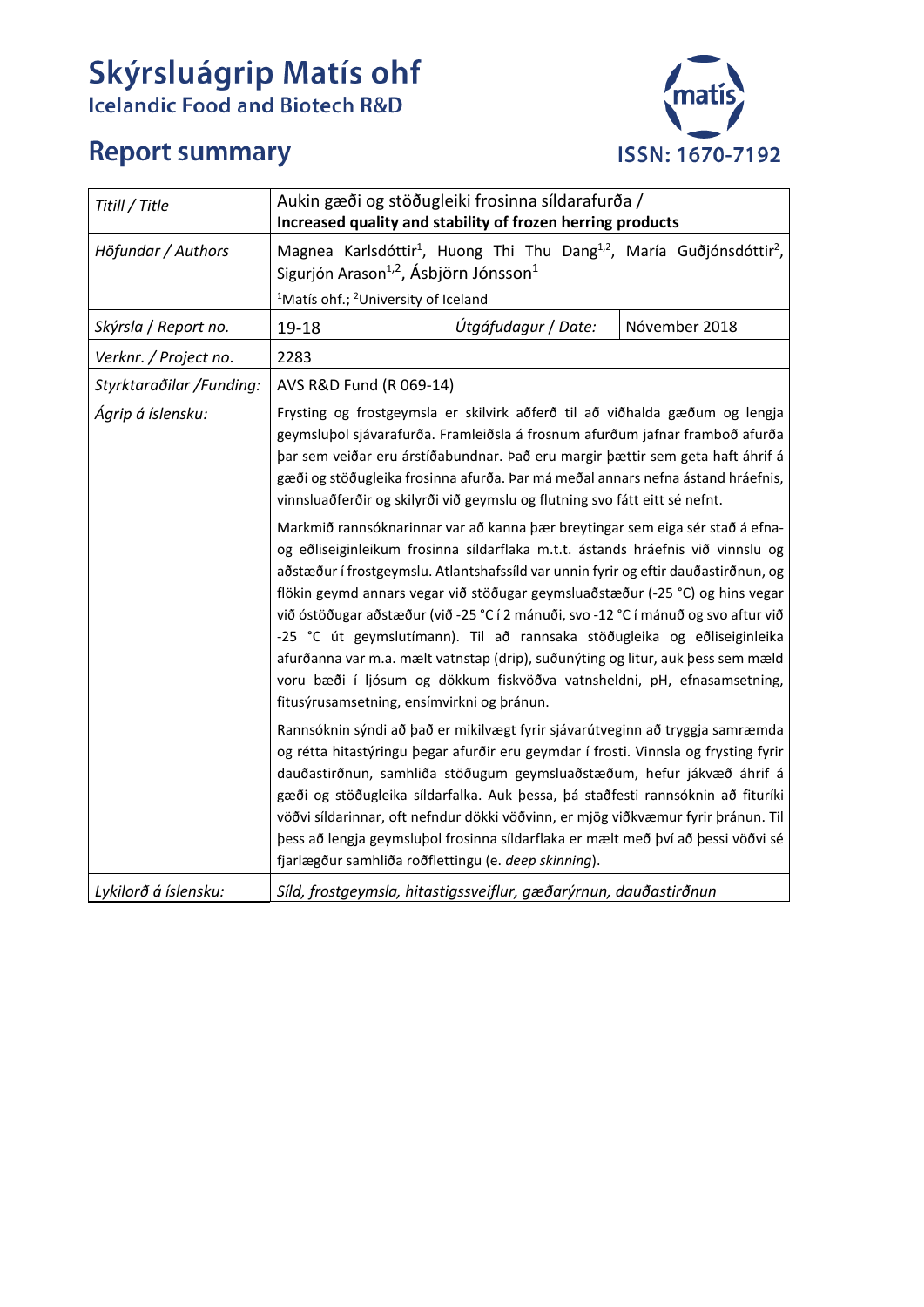# **Skýrsluágrip Matís ohf**<br>Icelandic Food and Biotech R&D

# **Report summary**



| Summary in English: | Freezing and frozen storage has proven to be an effective method to preserve       |
|---------------------|------------------------------------------------------------------------------------|
|                     | and prolong the storage life of seafood products. Production of frozen products    |
|                     | provides all year around product availability although the catching is seasonal.   |
|                     | There are several factors that can affect the quality and stability of frozen fish |
|                     | products, including the state of the raw material, processing methods and          |
|                     | storage conditions.                                                                |
|                     | The aim of the study was to explore how physicochemical properties of frozen       |
|                     | herring fillets are affected in regard to the state of the raw material during     |
|                     | processing as well as storage conditions. Atlantic herring was processed and       |
|                     | frozen pre- and post-rigor and stored at stable (-25 °C) and abused storage        |
|                     | conditions. To investigate the storage stability and physical properties of the    |
|                     | fillets, thawing drip, cooking yield and colour were evaluated, as well as         |
|                     | proximate composition, fatty acid composition, pH and lipid degradation of the     |
|                     | light and the dark muscle.                                                         |
|                     | The study demonstrated the importance of stable and controlled temperature         |
|                     | during storage and transportation of frozen herring products. Processing and       |
|                     | freezing pre-rigor, in combination with stable storage conditions, was shown to    |
|                     | be beneficial in terms of preventing lipid oxidation, as well as reducing thawing  |
|                     | loss and maintaining the cooking yield of the herring fillets.                     |
| English keywords:   | Atlantic herring, frozen storage, temperature abuse, quality degradation,          |
|                     | rigor mortis                                                                       |

© Copyright Matís ohf / Matis - Food Research, Innovation & Safety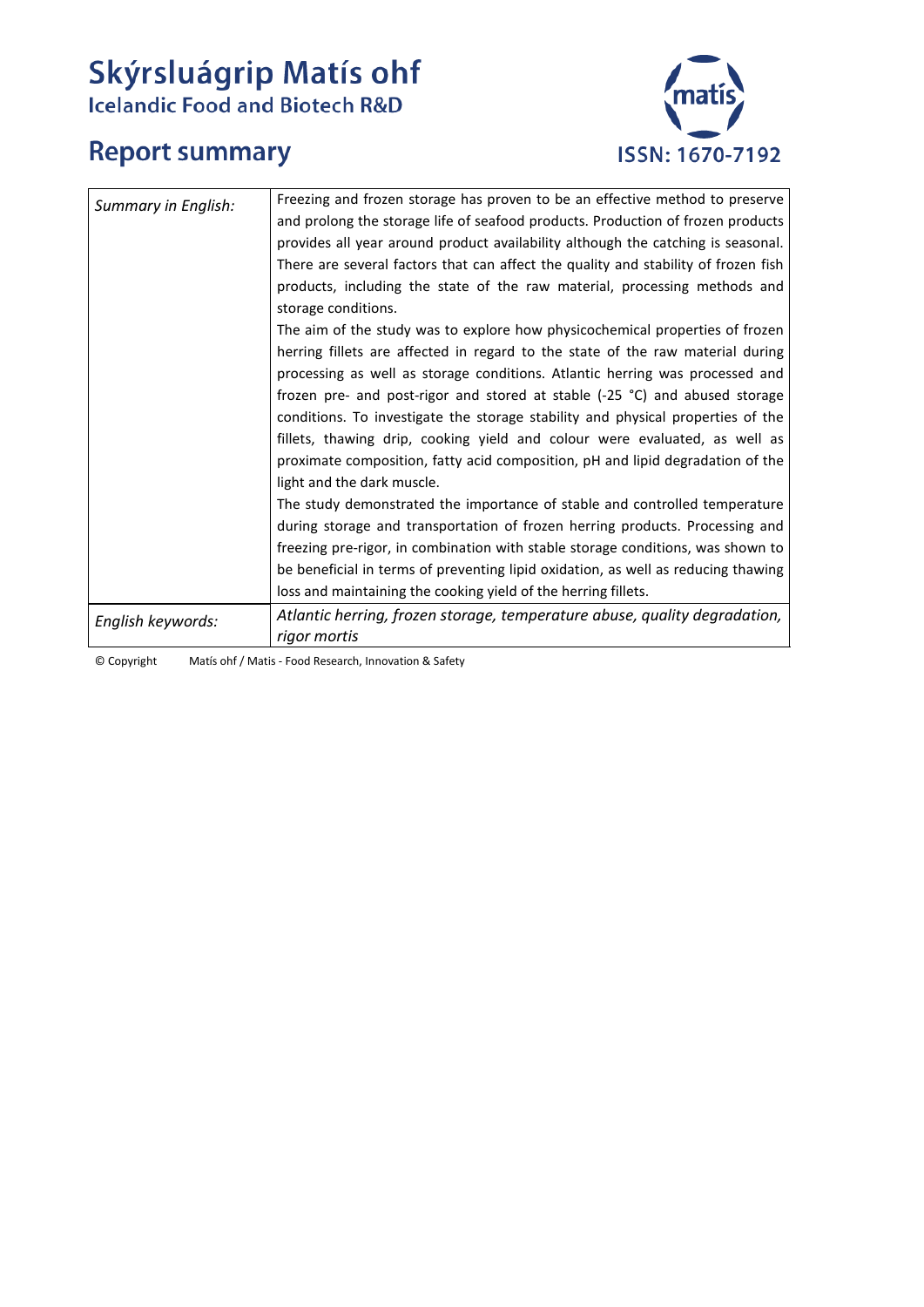## **Table of Contents**

| $\mathbf{1}$   |     |  |  |  |  |
|----------------|-----|--|--|--|--|
|                | 1.1 |  |  |  |  |
|                | 1.2 |  |  |  |  |
|                | 1.3 |  |  |  |  |
| 2              |     |  |  |  |  |
| 3              |     |  |  |  |  |
|                | 3.1 |  |  |  |  |
|                | 3.2 |  |  |  |  |
|                | 3.3 |  |  |  |  |
|                | 3.4 |  |  |  |  |
|                | 3.5 |  |  |  |  |
|                | 3.6 |  |  |  |  |
|                | 3.7 |  |  |  |  |
| 4              |     |  |  |  |  |
| 5              |     |  |  |  |  |
| 6              |     |  |  |  |  |
| $\overline{7}$ |     |  |  |  |  |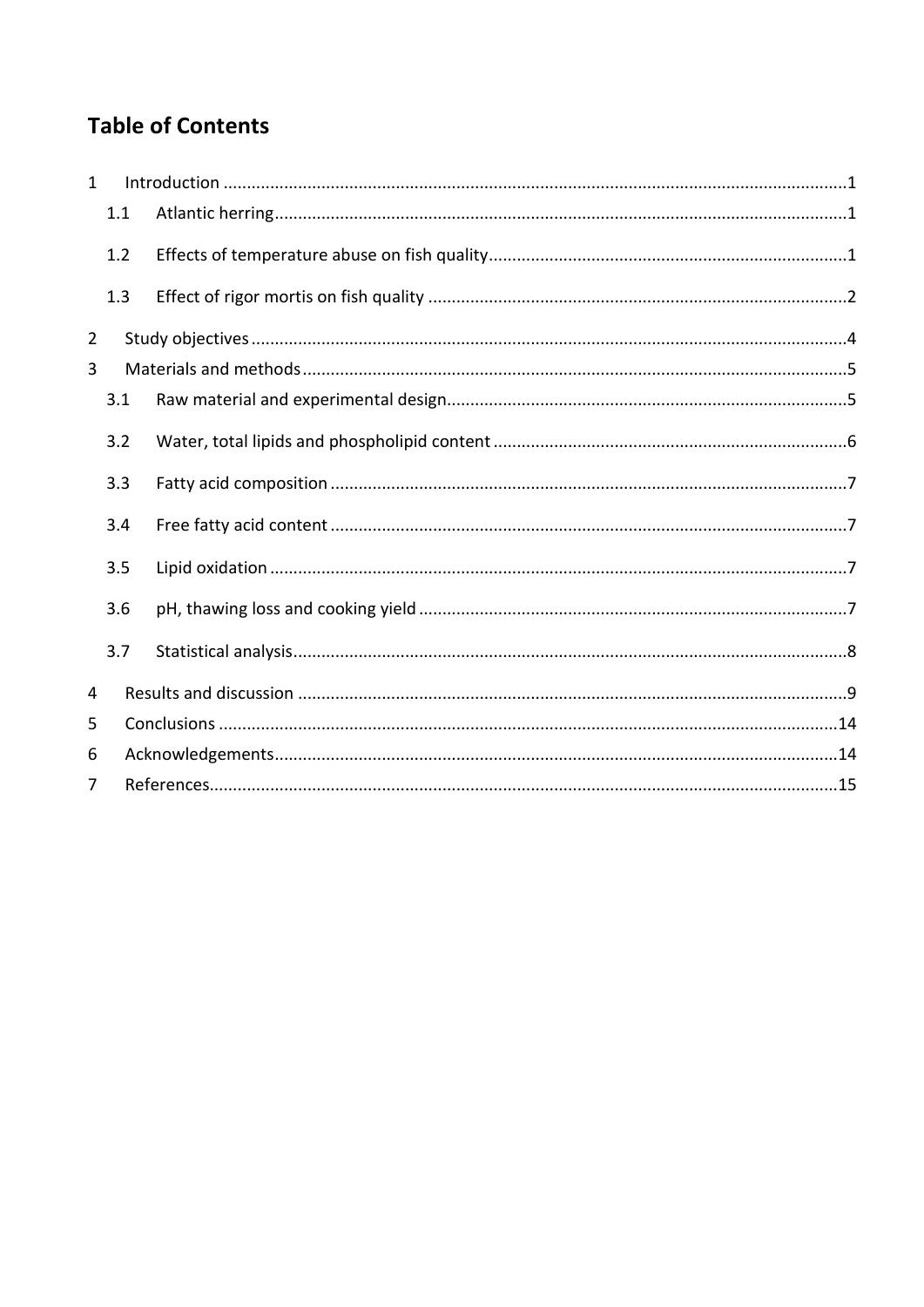#### <span id="page-4-0"></span>**1 INTRODUCTION**

#### <span id="page-4-1"></span>*1.1 Atlantic herring*

Atlantic herring (*Clupea harengus*) is a pelagic fish and found on both sides of the North Atlantic Ocean. In the Northeast Atlantic Ocean, it occurs from the Bay of Biscay in the south to Spitzbergen and Novaya Zemlya in the north, while in the Northwest Atlantic Ocean it occurs from the coast of Maine northwards (Stroud, 2001). Herring is a popular fatty fish and is usually frozen before being processed. Herring is not normally gutted at sea, since it is impractical to handle the large numbers of small fish coming aboard in a short time; chilling or freezing soon after capture is therefore of great important to prevent spoilage (Stroud, 2001).

The chemical composition of herring varies considerably with season, catching ground, sexual maturation and feeding pattern (Nielsen *et al*., 2005). The lipid content of herring can be less than 1% immediately after spawning, and more than 20% as spawning time approaches again. The herring as a food has a high energy value since most of the lipids are stored in the muscles (Stroud, 2001). The herring muscle is very rich of valuable omega-3 fatty acids and antioxidants (Hølmer 1993; Hamre *et al*., 2003 and Ackman 1980), which are beneficial for human health. On the other hand, polyunsaturated fatty acids are susceptible towards oxidation and therefore represent a risk of developing rancid off-flavours (Hølmer 1993; Hultin 1994; Undeland *et al.*, 1998, 1999).

#### <span id="page-4-2"></span>*1.2 Effects of temperature abuse on fish quality*

Freezing is one of the most common procedures applied to preserve physicochemical properties and to prolong storage life of fish products, especially fatty fish due to the high contents of unsaturated fatty acids present. The main purpose of freezing is therefore to prevent or slow down bacterial spoilage, enzyme activity and oxidation reactions.

Quality changes of frozen fish during storage can be influenced by several factors including fish species, the biological status of fish at catch, handling on board, temperature and storage time before freezing, freezing rate, frozen storage temperature, temperature fluctuations, thawing procedure and protection from light and oxygen (Nielsen and Jørgensen, 2004). Optimal handling and transport conditions can be used to ensure high quality of the final fish products, which arrive on the market (Ólafsdóttir, 2005). However, temperature fluctuations and abuse through the production and distribution chain can affect the fish quality and safety. These fluctuations mainly occur during

1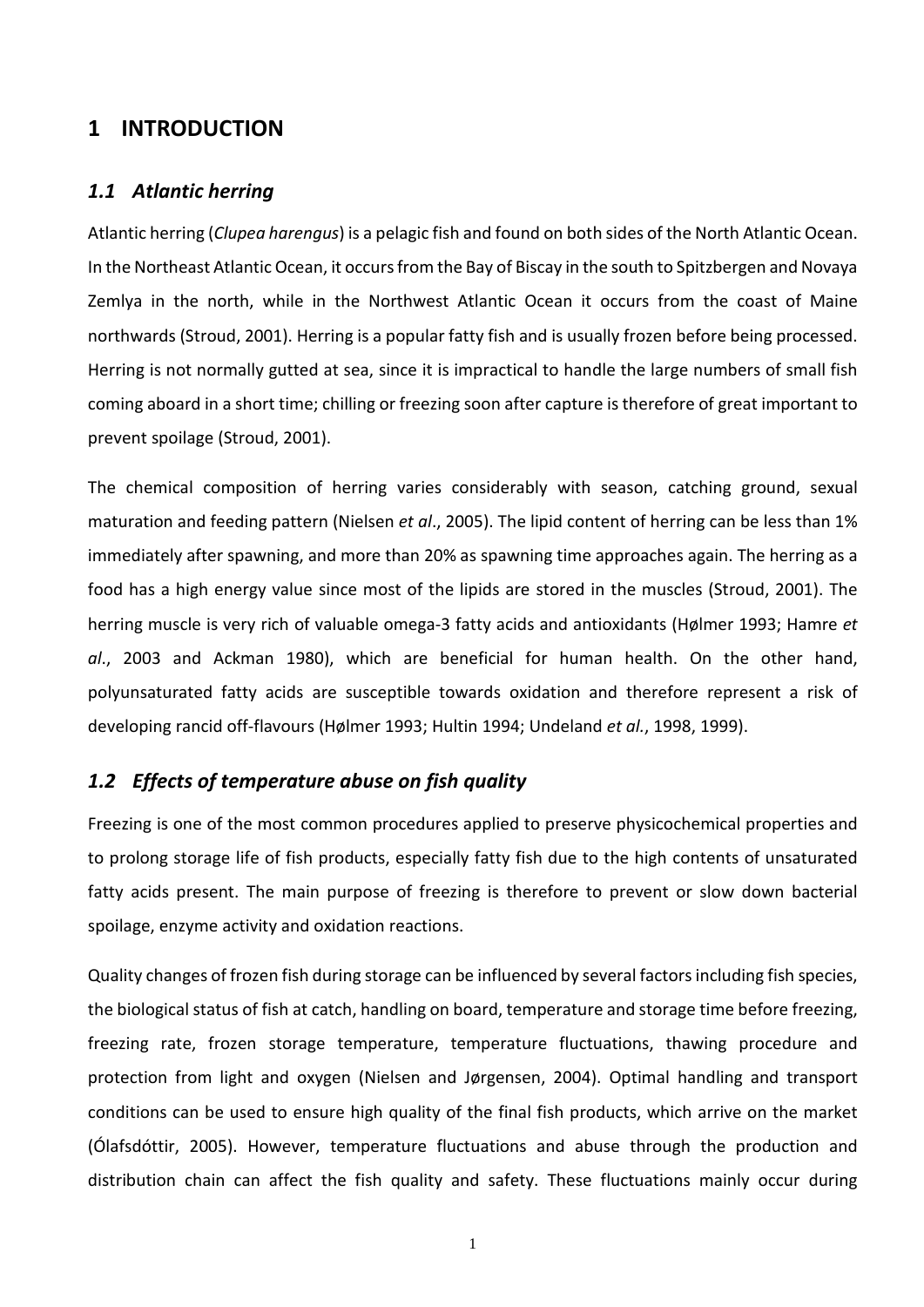handover from one party/function to the next in the value chain (Moureh and Derens, 2000). Studies have shown that unstable temperature accelerates the growth of specific spoilage organisms as well as pathogens (Rediers *et al.*, 2009), which can cause quality and safety problems and moreover economic losses. Furthermore, extracellular formation of ice crystals is accelerated during temperature fluctuations and hence cellular disruption is increased (Hagyard *et al.*, 1993; Bak *et al.*, 1999). Unstable temperature can therefore cause formation of large ice crystals within the fish muscle which have negative effects on its overall quality. Therefore, controlled temperature throughout the whole value chain is necessary to ensure product quality and stability. The effects of the temperature fluctuations and abuse on the product quality are depending on the temperature range. For example, fluctuations around -18 °C has proven to cause worse effects on the product quality than fluctuations around -25 °C due to the fact that the freezing point of sodium chloride is -21.1 °C. For sensitive food products, such as fish, even short periods of temperature abuse can lead to significant loss of quality (WFLO, 2008). Temperature fluctuations can lead to an increase in the amount of unfrozen water in the product and changes in the structure of ice crystals and recrystallization. Thus, physicochemical deterioration increases as a result of enzymatic activity, lipid oxidation and breakdown of the physical structure (Nesvadba, 2008; Benjakul and Bauer, 2001; Karlsdottir *et al.*, 2014; Zaritzky, 2008).

#### <span id="page-5-0"></span>*1.3 Effect of rigor mortis on fish quality*

Rigor mortis is a process that takes place post-mortem and is responsible for transforming muscle into meat (Kiessling *et al.*, 2006). This transformation is critical for the quality of the final product and is directly affected by both pre- and post-mortem factors (Stien *et al.*, 2006). A growing demand for quality assurance from consumer organizations and retailers makes measuring and documenting the rigor process more and more important (Erikson, 2000).

The onset and development of rigor mortis depends on the fish species, temperature and handling before catching, pre-slaughter stress, the biological status of the fish and temperature of pre-rigor storage (Azam *et al.,* 1989; Jerrett *et al.*, 1998; Skjervold *et al*., 2001). The stress prior to slaughtering and high storage temperature result in faster and stronger rigor contraction (Skjervold *et al.*, 2001).

The rigor process consists of an initial contractile phase (Tornberg *et al.,* 2000), during which the muscle fibres contract, and a second stiff phase that a permanent binding of the contractile proteins myosin and actin happens. This process can be influenced by post-mortem temperature. In wild-caught fish, in which pre-slaughter stress and temperature at death are difficult to control, rigor takes usually place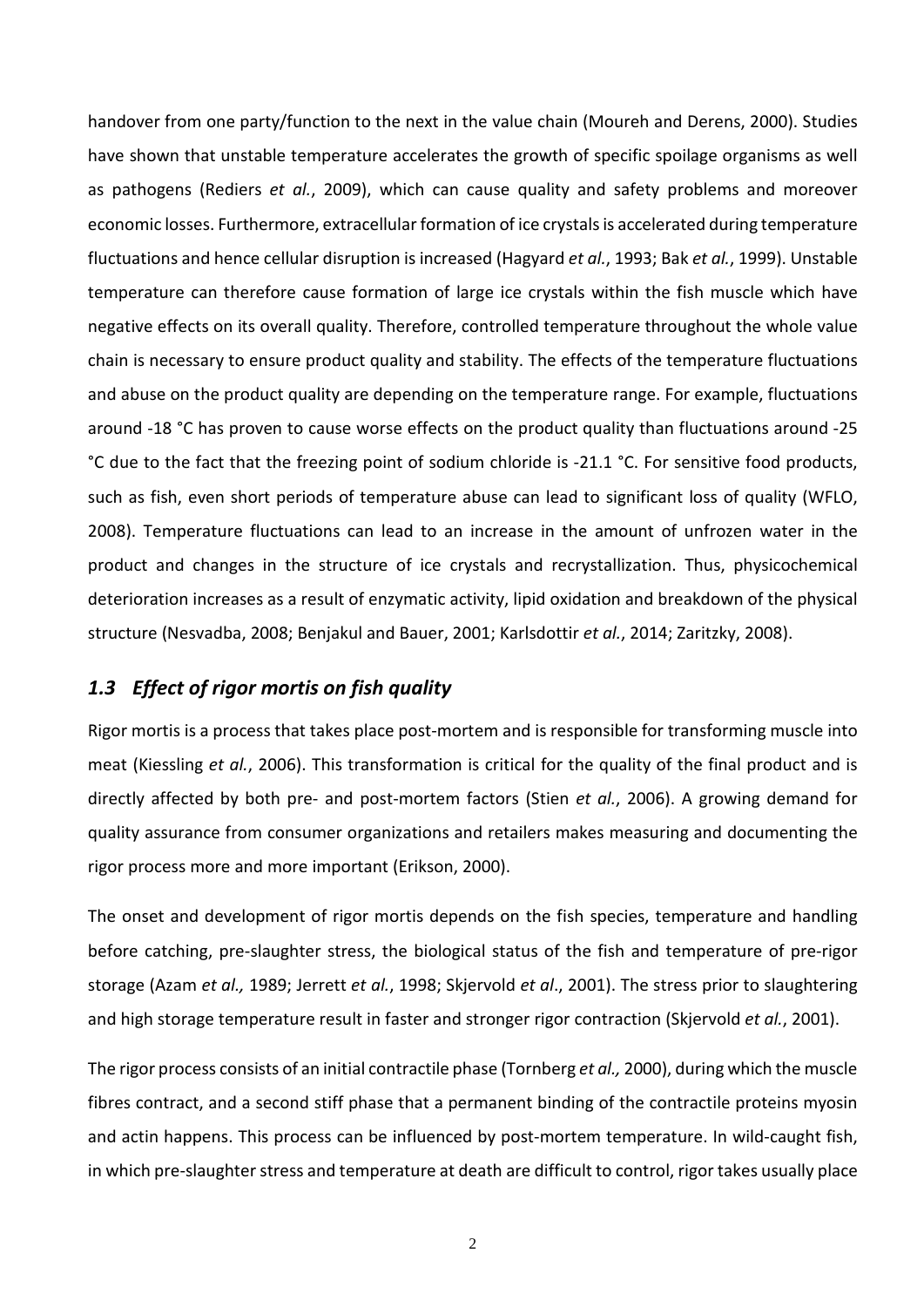within short time after catching. Storage temperature is accepted as being a major factor affecting the rate of quality loss and storage life (Dawood *et al.,* 1986). Hence, reducing the fish temperature after catching as soon as possible is an effective way to delay the onset of rigor mortis and to prolong the rigor process.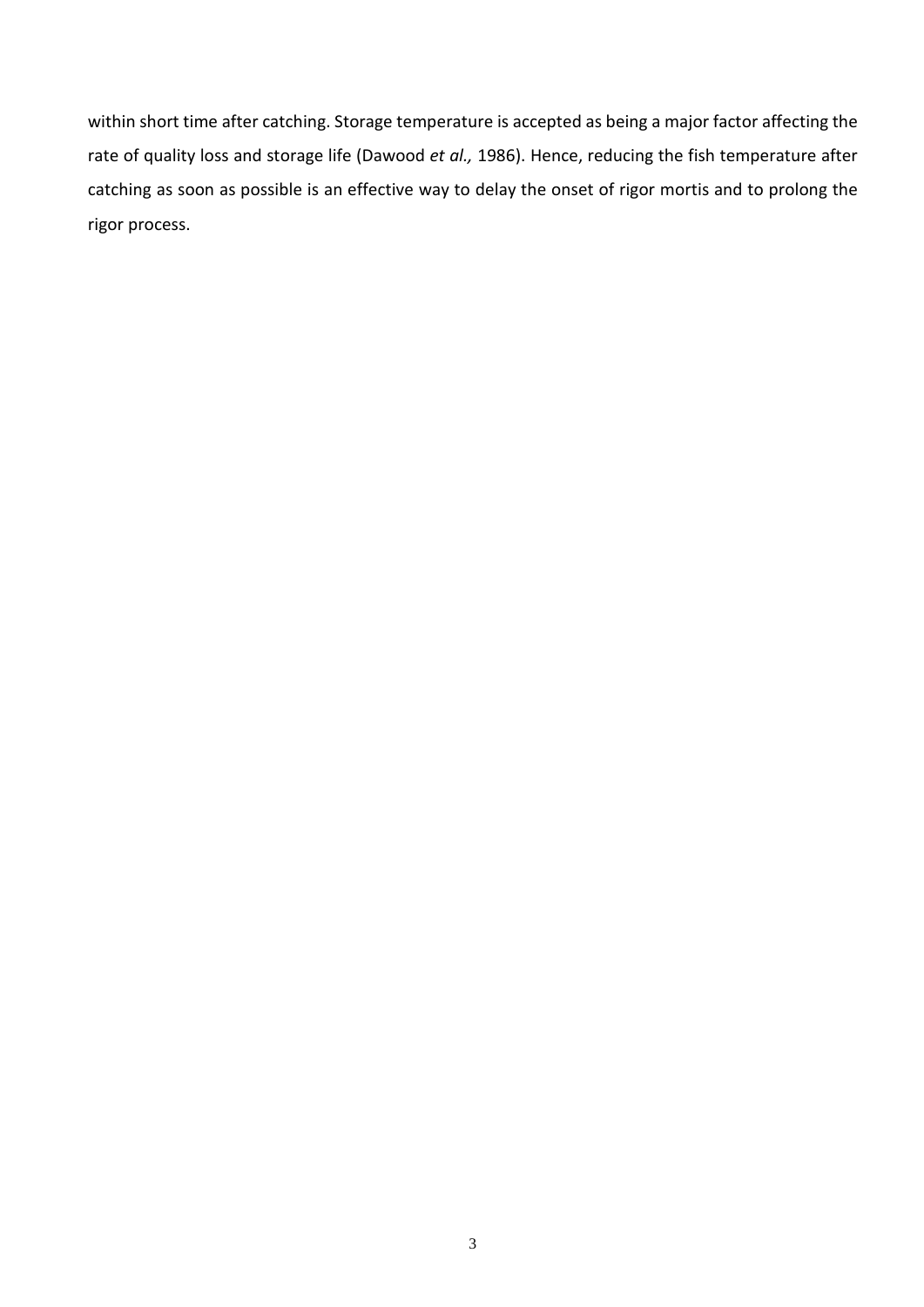## <span id="page-7-0"></span>**2 STUDY OBJECTIVES**

The aim of the study was twofold. Firstly, to explore the influence of time and temperature during frozen storage on lipid deterioration of herring by comparing the effect of temperature fluctuations and abuse during frozen storage, as can be expected during transportation, on the physicochemical characteristics and lipid stability of herring fillets. Secondly, to investigate the effect of pre- and postrigor processing on the quality and storage stability of frozen herring.

This study forms part of PhD. research by Houng Thi Thu Dang and the results have been published in peer reviewed scientific papers. Hence, only the most relevant results and observations are summarized here. More detailed results can be observed in the before mentioned papers (Dang *et al*., 2017 and Dang *et al.*, 2018).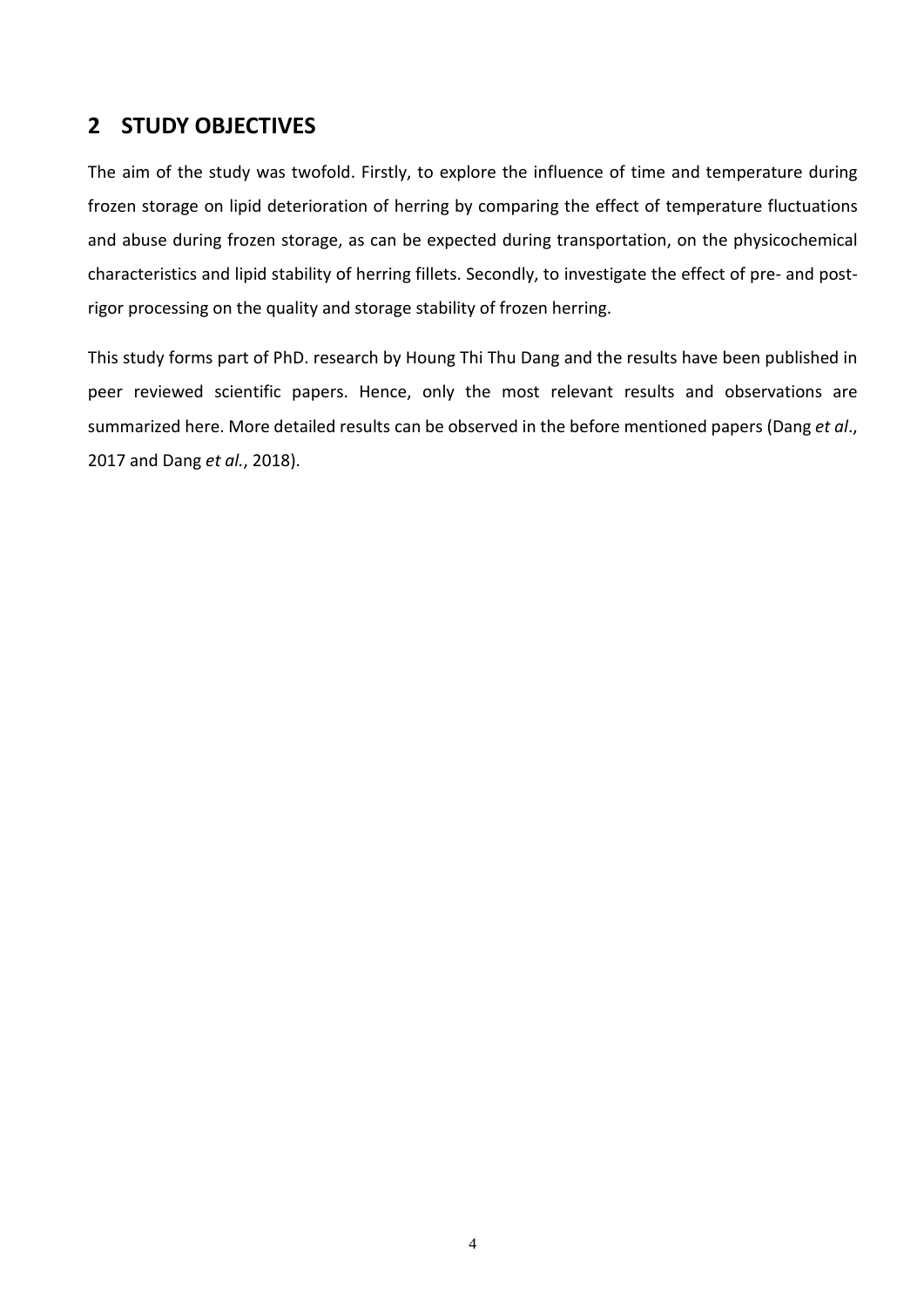#### <span id="page-8-0"></span>**3 MATERIALS AND METHODS**

#### <span id="page-8-1"></span>*3.1 Raw material and experimental design*

Atlantic herring (*Clupea harengus*) was caught off the Southwest coast of Iceland in November 2014. The fish processed pre-rigor was caught by freezing trawler. After being caught and pumped into the hold, the herring was quickly cooled down to -1.5 °C in a tank with refrigerated seawater and within four hours from catch they were graded, headed, gutted, filleted, packed and frozen without glazing. The fish which was processed post-rigor was caught by fresh fish trawler. After catching and pumping into the hold, the herring was stored in tanks with refrigerated seawater at -1.5 °C for 2-3 days. The fish was then transported and pumped to the factory for processing and freezing. Both groups were frozen into 16 kg blocks in an automatic plate freezer (Skaginn, Akranes, Iceland), and stored at -25 °C.

Upon arrival at the laboratory, the blocks were divided into four equal sized parts, packed in plastic bags and put into waxed carton boxes. The raw materials were then distributed into two treatments: the first was stored at stressed/abused temperature conditions (-12 °C) for 1 month, followed by stable storage at -25 °C for the remaining storage period; the second was stored at a stable temperature of - 25 °C for up to 14 months [\(Figure 1\)](#page-9-1).

These conditions were set up to imitate the increased temperatures which are a common problem during loading and unloading processes during frozen storage and transportation, especially during intercontinental transport. The temperature is also often not uniform within the container, and the temperature can go up to temperatures of -12 °C or even higher, on chosen locations in poorly temperature controlled containers. Also, even though processors have temperature monitoring systems, few companies use them to actively control the storage conditions in real time. Moreover, temperature stress warmer than -12 °C can lead to significant loss quality of fish (WFLO, 2008). For these reasons, the stressed temperature conditions were designed to simulate these common conditions which frozen products are often exposed to during transportation and storage.

5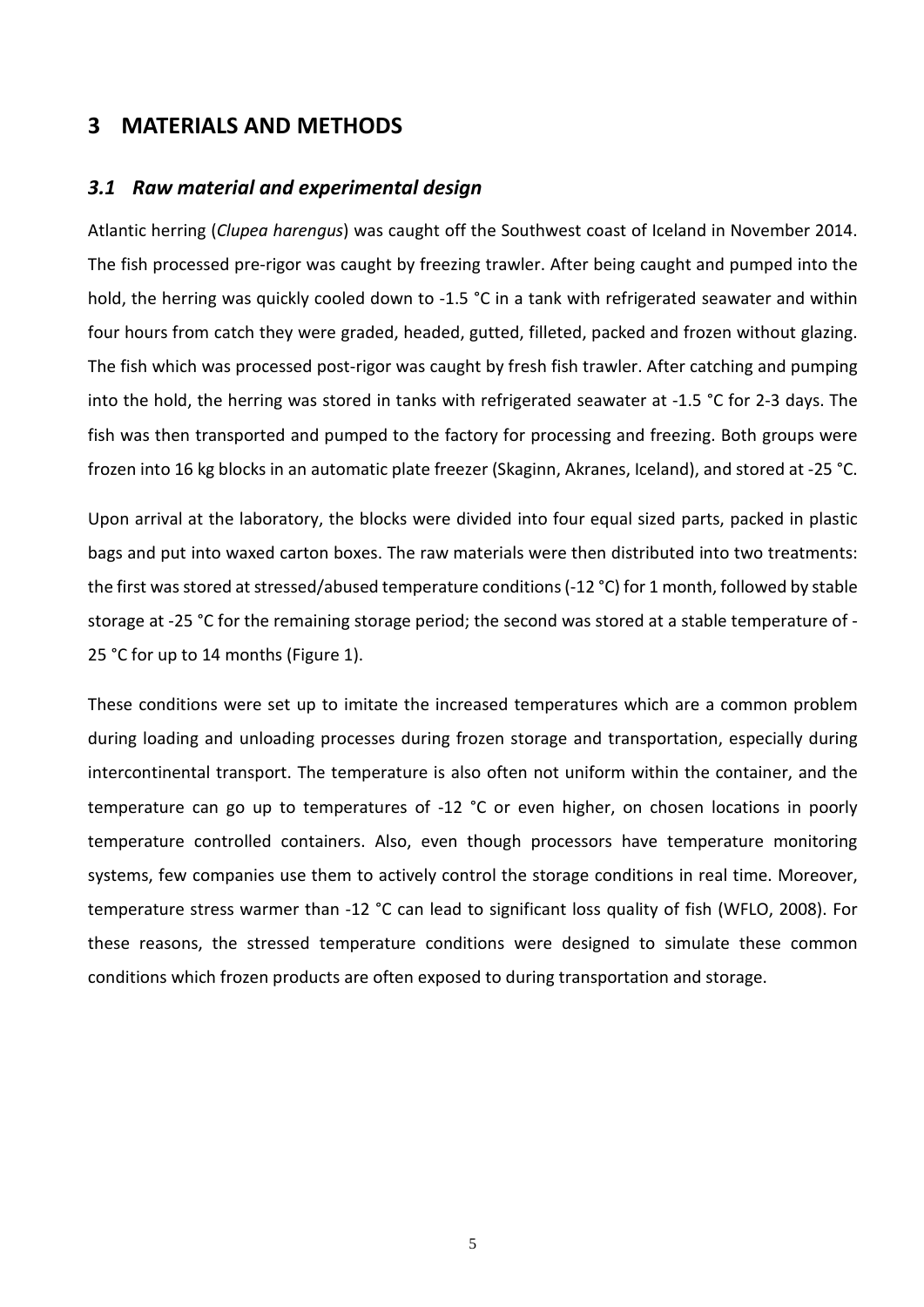

<span id="page-9-1"></span>*Figure 1. Experimental design.*

Prior to analysis, samples were thawed at refrigerated temperatures (4±1 °C) for 24h. After thawing, the light and the dark muscles were manually separated, minced and used for all analyses. As a result of the potential for sample variation in the fish block, at each sampling point, each sample pack was divided into three groups, each group containing 15 fillets (the average weight per fillet was 40-60g). Chemical analyses were performed separately on the light and the dark muscle in triplicate (n=3) per group for lipid hydroperoxides and thiobarbituric acid reactive substances; duplicates (n=2) per group were analysed for water content, total lipids content, pH, phospholipids content, free fatty acid content and fatty acid composition.

#### <span id="page-9-0"></span>*3.2 Water, total lipids and phospholipid content*

Water content was determined by drying 5 g of minced sample at 102-104 °C for 4 h (ISO, 1999). The results were calculated as the weight loss during drying as a percentage of the wet muscle.

Total lipids (TL) of the samples were extracted from 25 g of samples (the weight was adjusted according to the water content of each samples) with methanol/chloroform/0.88% KCl (at 1/1/0.5, v/v/v) according to the method of Bligh and Dyer (1959). The lipid content was determined gravimetrically, and results were expressed as a percentage of the wet muscle.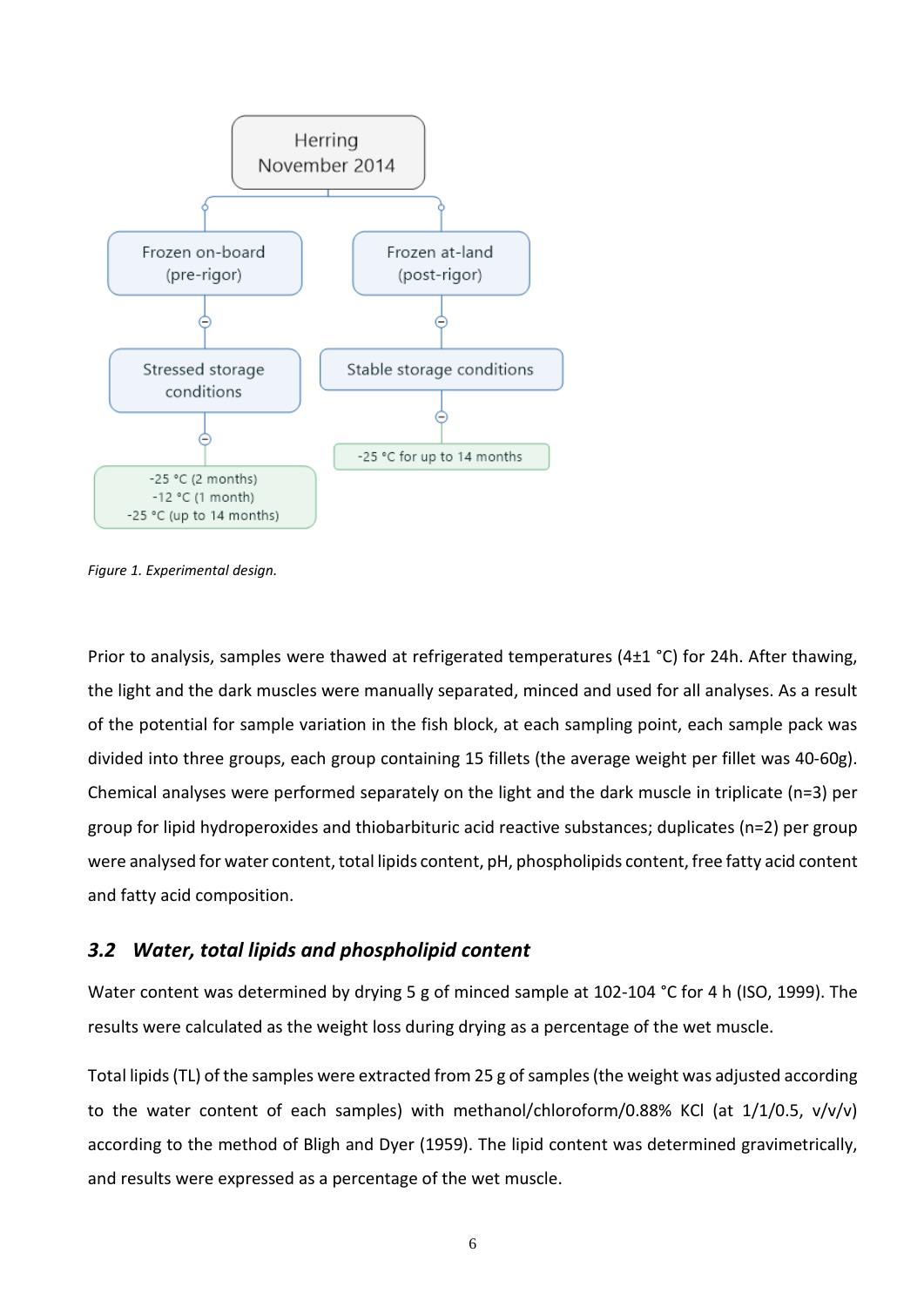Phospholipids (PL) content of the fish muscles was determined on the TL extracts by using a colorimetric method (Stewart, 1980). Phosphatidylcholine in chloroform (1 mg/mL) was prepared for a standard curve, and results were expressed as g phospholipids/100 g TL.

#### <span id="page-10-0"></span>*3.3 Fatty acid composition*

The fatty acid composition of the sample was determined on the TL extracts by gas chromatography (Varian 3900 GC, Varian, Inc., Walnut Creek, CA, USA). The methylation of fatty acids was carried out according to the AOAC Ce 1b-89 (1998) method. The programme was based on the AOAC 996.06 (2001) method. Results were expressed as a percentage of TL.

#### <span id="page-10-1"></span>*3.4 Free fatty acid content*

Free fatty acids (FFA) content was determined by the Lowry and Tinsley (1976) method with modifications described by Bernardez *et al.* (2005). The absorbance of the solution was read at 710 nm (UV-1800 spectrophotometer, Shimadzu, Japan) and compared to a standard curve prepared from oleic acid in a concentration range of 2–14 μmol. Results were expressed as g FFA per 100 g TL.

#### <span id="page-10-2"></span>*3.5 Lipid oxidation*

Lipid hydroperoxides (PV), a primary oxidation product, was determined by the ferric thiocyanate method (Shantha & Decker, 1994) with modifications according to Romotowska *et al.* (2016), except that the lower chloroform layer containing lipids was collected (0.2 mL for the dark and 0.5 mL for the light muscle) and mixed with 0.8 and 0.5 mL of the chloroform:methanol (1:1) solution for the dark and light muscle, respectively. The results were expressed as μmol lipid hydroperoxide per kg of the sample (μmol/kg muscle).

Thiobarbituric acid reactive substances (TBARS), secondary oxidation products, were determined by the method of Lemon (1975) with modifications as described by Romotowska *et al*. (2016), except that an amount of 0.8 and 0.5 mL thiobarbituric acid (0.02 M) were mixed with 0.2 mL collected supernatant for the dark and 0.5 mL for the light muscle, respectively. The results were expressed as μmol malondialdehyde diethyl acetal per kg of wet muscle (μmol MDA/kg muscle).

#### <span id="page-10-3"></span>*3.6 pH, thawing loss and cooking yield*

The muscle pH was measured by inserting the pH probe (Radiometer PHM80 Portable pH meter, Denmark) directly into the muscle samples.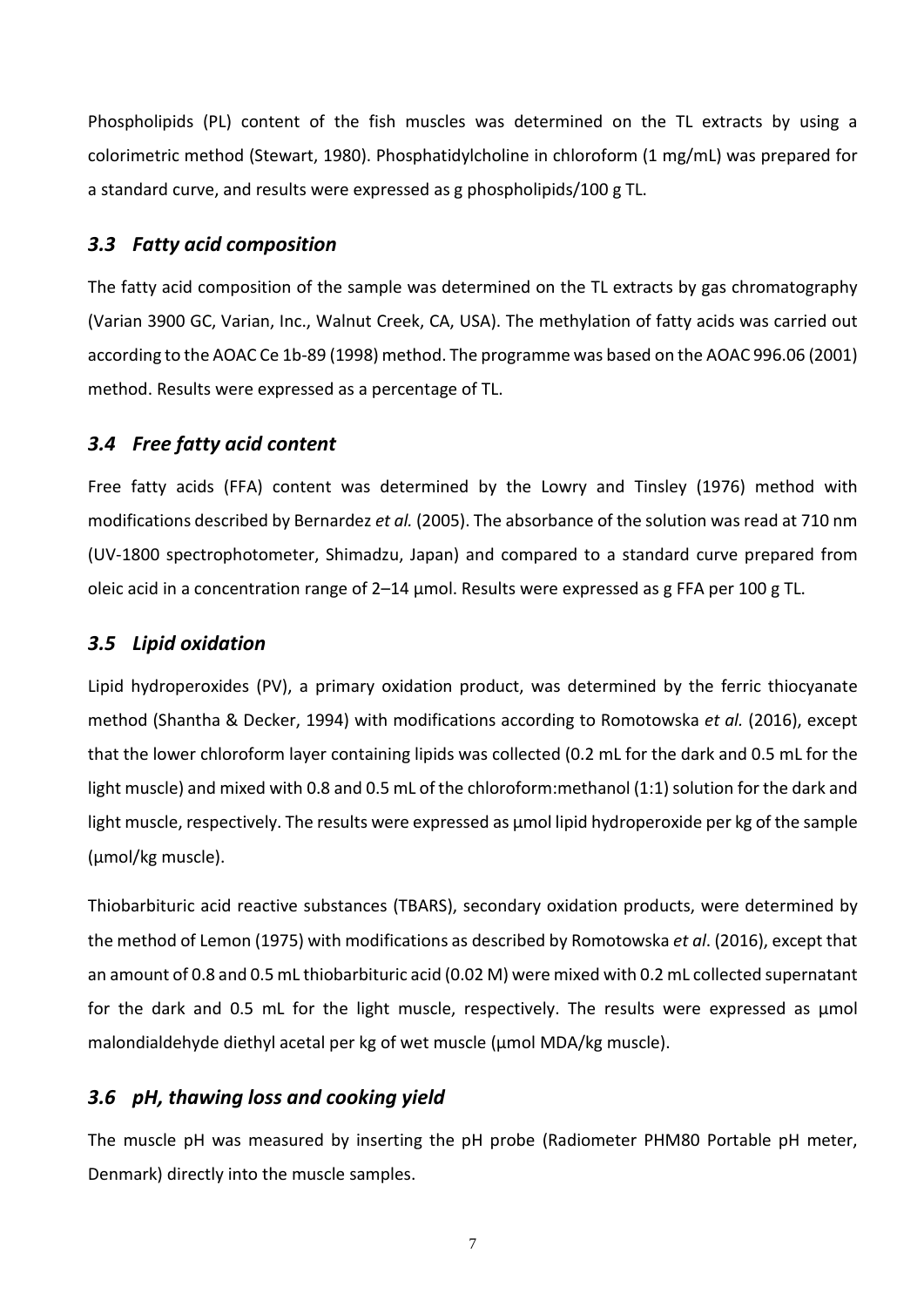Thawing losses were calculated as the ratio (%) of liquid lost during thawing to the weight of the individual frozen blocks.

Cooking yield (CY) was calculated as the ratio (%) of the sample weight after cooking to the weight of the sample before cooking. About 35 g of each fillet (n = 5 from each group) were weighed and heated in a steaming oven (Convotherm OGS 6.10 Combi convection steam oven, Elektrogeräte GmbH, Eglfing, Germany) at 100 °C for 10 minutes. Samples were drained for 10 minutes prior to being weighed again.

### <span id="page-11-0"></span>*3.7 Statistical analysis*

Data summaries and statistical analyses were carried out and figures were drawn using the STATISTICA software (Version 10.0, StatSoft, OK 74104 USA), and Microsoft Office Excel 2013 (Microsoft Inc. Redmond, WA, USA). One-way ANOVA, Tukey HSD's test and Student t test for independent samples were performed on the means of each variable. Pearson correlation analysis was performed to find the correlations between variables. Significance of difference was defined at p<0.05 for all statistical analyses. Principal components analysis (PCA) was performed using Unscrambler ® (Version 10.2, CAMO ASA, Trondheim, Norway) to identify similarities and differences between samples. All variables were weighed with the inverse of the standard deviation to correct for different scales of the variables.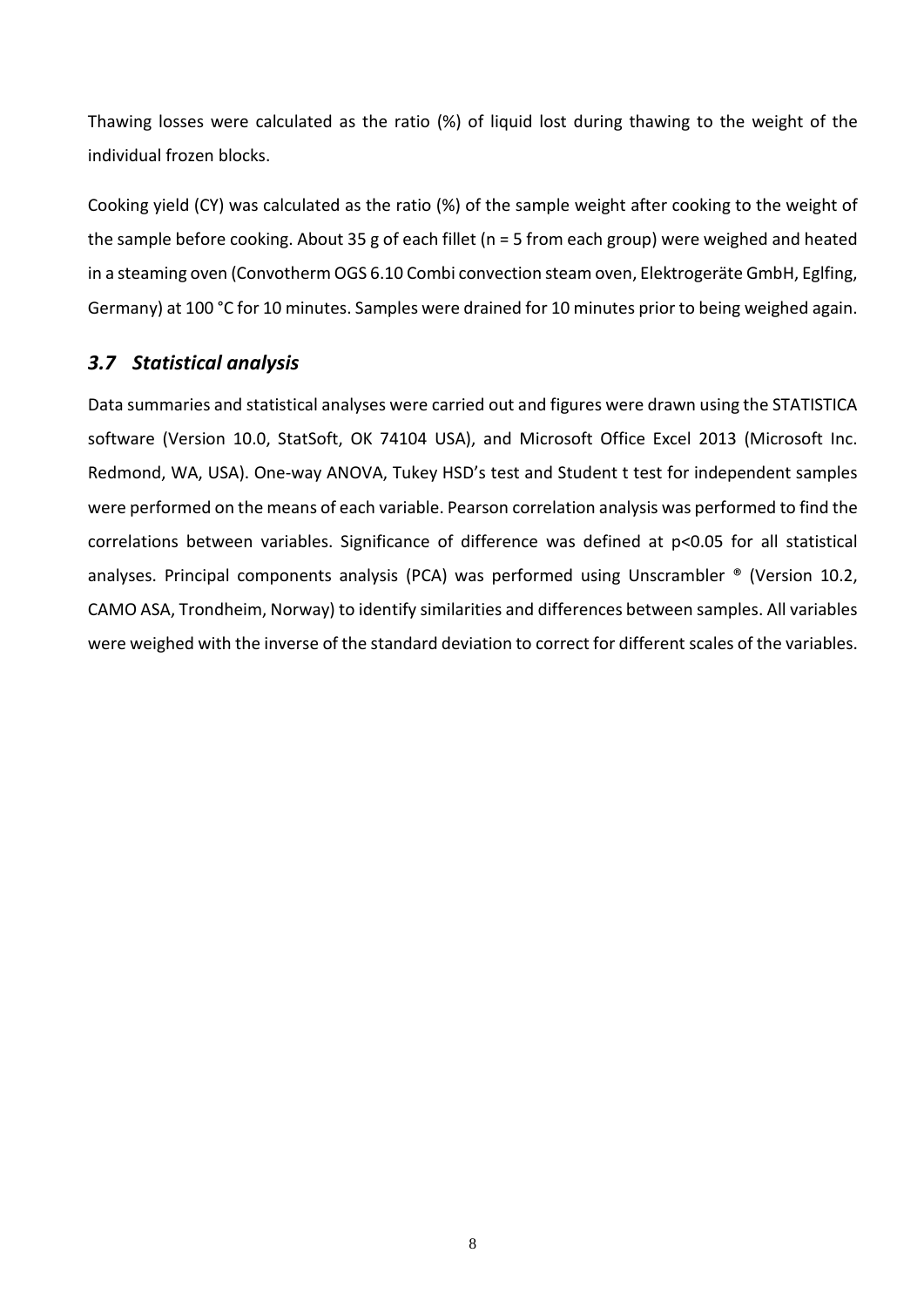#### <span id="page-12-0"></span>**4 RESULTS AND DISCUSSION**

In present study, the effects of rigor state and storage conditions on the physicochemical stability of herring during frozen storage were investigated. The results have, as mentioned before, been published in peer reviewed scientific papers (Dang *et al*., 2017 and Dang *et al.*, 2018). Hence, only the most relevant results and observations are summarized here.

The rigor state of the herring muscle when processed and frozen, significantly affected its physical and chemical properties during frozen storage. Pre-rigor freezing effectively reduced thawing loss and maintained the cooking yield of herring fillets throughout frozen storage [\(Figure 2\)](#page-12-1). The differences observed between the pre- and post-rigor herring fillets in regard to thawing loss and cooking yield was most likely due to lower level of protein denaturation in the fish frozen pre-rigor than post-rigor. Previous study on frozen cod showed that the intracellular ice crystals in cod frozen pre-rigor were smaller than those in comparable post-rigor cod (Love, 2001). Hence, pre-rigor frozen cod were found to exhibit less denatured proteins than post-rigor material under the same storage conditions (fish were stored at temperature in the range from -35 to -14 °C) (Love, 1962). Furthermore, in present study, herring frozen pre-rigor on-board the vessel was only pumped once into the hold, while the herring frozen post-rigor on-land was pumped twice (first into the hold and then again during landing). Thus, the post-rigor fish were likely subjected to more physical strain during processing.



<span id="page-12-1"></span>*Figure 2. Thawing loss (%) (a), and cooking yield (%) (b) of herring fillets as affected by the state of rigor (pre-rigor or postrigor) when frozen, at 0, 2, 2.5, 3, 3.5 and 5 months at stressed temperature conditions (samples were stored at -25 °C for 2 months, then stressed at -12 °C for one month, followed by storage at -25°C for the remaining storage duration) and at 0, 2, 3.5 and 5 months at stable conditions (-25 °C) (n = 3, mean ± SD). (Dang et al., 2018).*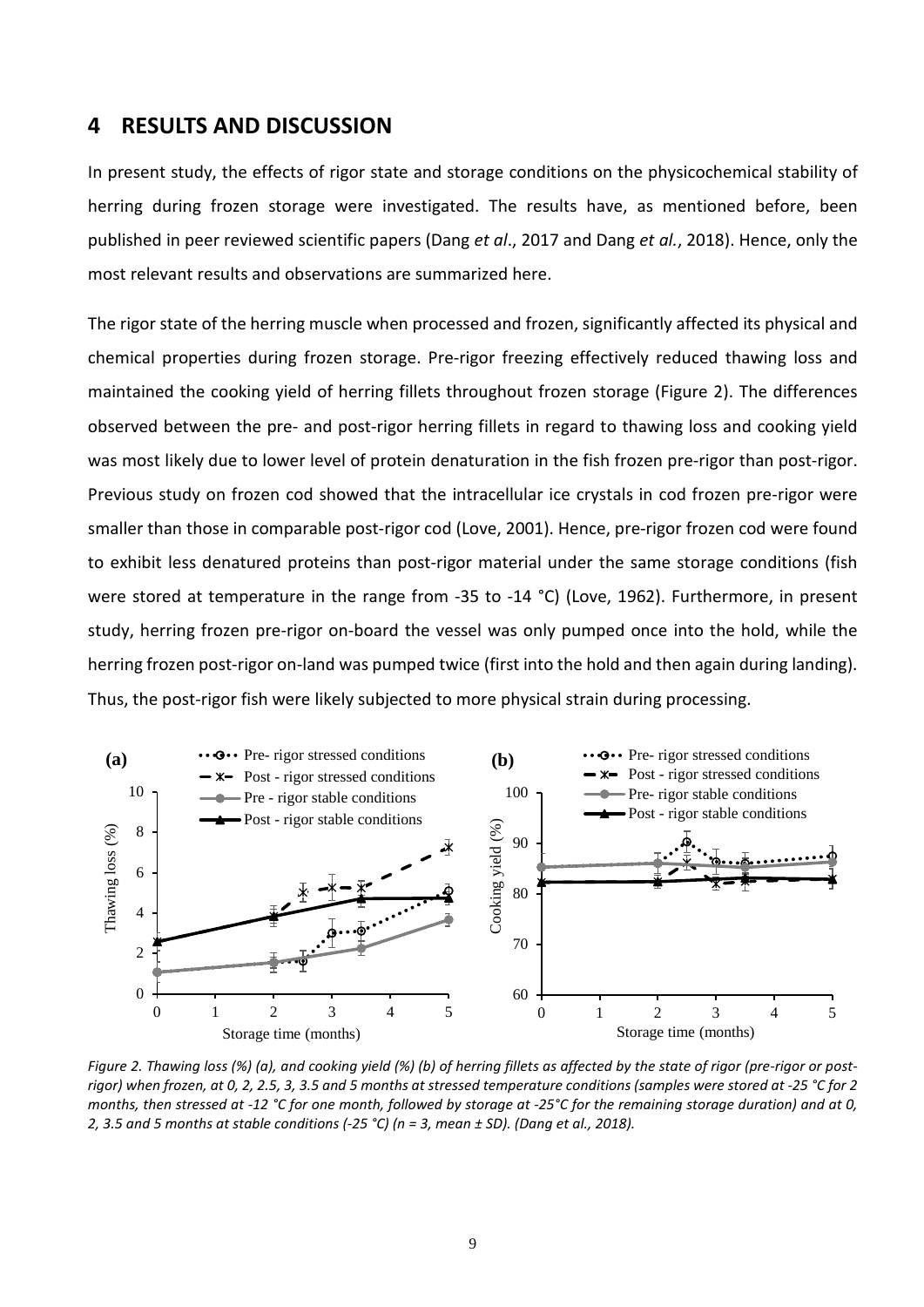Processing and freezing of the herring in pre-rigor state were shown to be beneficial in terms of preventing lipid oxidation since the PV and TBARS content in the pre-rigor frozen herring was generally lower than in the post-rigor frozen fillets [\(Figure 3\)](#page-13-0). However, the state of rigor did not seem to affect lipid hydrolysis since no difference was observed in the free fatty acid (FFA) content between the preand post-rigor frozen samples (data not shown). The lower lipid oxidation of the pre-rigor frozen fish compared to the post-rigor fish was in agreement with previous findings of Jacobsen and Timm (2001) which suggested that low pH promotes oxidation. Lower pH and higher oxidation were observed in the post-rigor frozen fish in present study.



<span id="page-13-0"></span>*Figure 3. Peroxide value (PV; μmol/kg muscle) (a) and thiobarbituric reactive acid substances (TBARS; μmol MDA/kg muscle) (b) in the dark herring muscle as affected by state of rigor (pre-rigor or post-rigor) when frozen, at 0, 2, 2.5, 3, 3.5 and 5 months at stressed temperature conditions (samples were stored at -25 °C for 2 months, then stressed at -12 °C for one month, followed by storage at -25 °C for the remaining storage duration) and at 0, 2, 3.5 and 5 months at stable conditions (-25 °C) (n = 3, mean ± SD). (Dang et al., 2018).*

Ensuring a stable and uniform temperature in a frozen storage facility or a container during transport can be challenging. In this study, herring were stored at abused conditions (-12 °C) for one month, and then restored at stable conditions (-25 °C) to simulate temperature abuses, which are common during loading and unloading processes during frozen storage and transportation. The temperature abuse and instability significantly affected the physicochemical properties of the herring muscle including thawing loss, cooking yield and lipid degradation.

Previous studies have demonstrated that unstable temperature can affect the muscle structure, causing recrystallization and an increase in size of ice crystals within the fish muscle (Pham and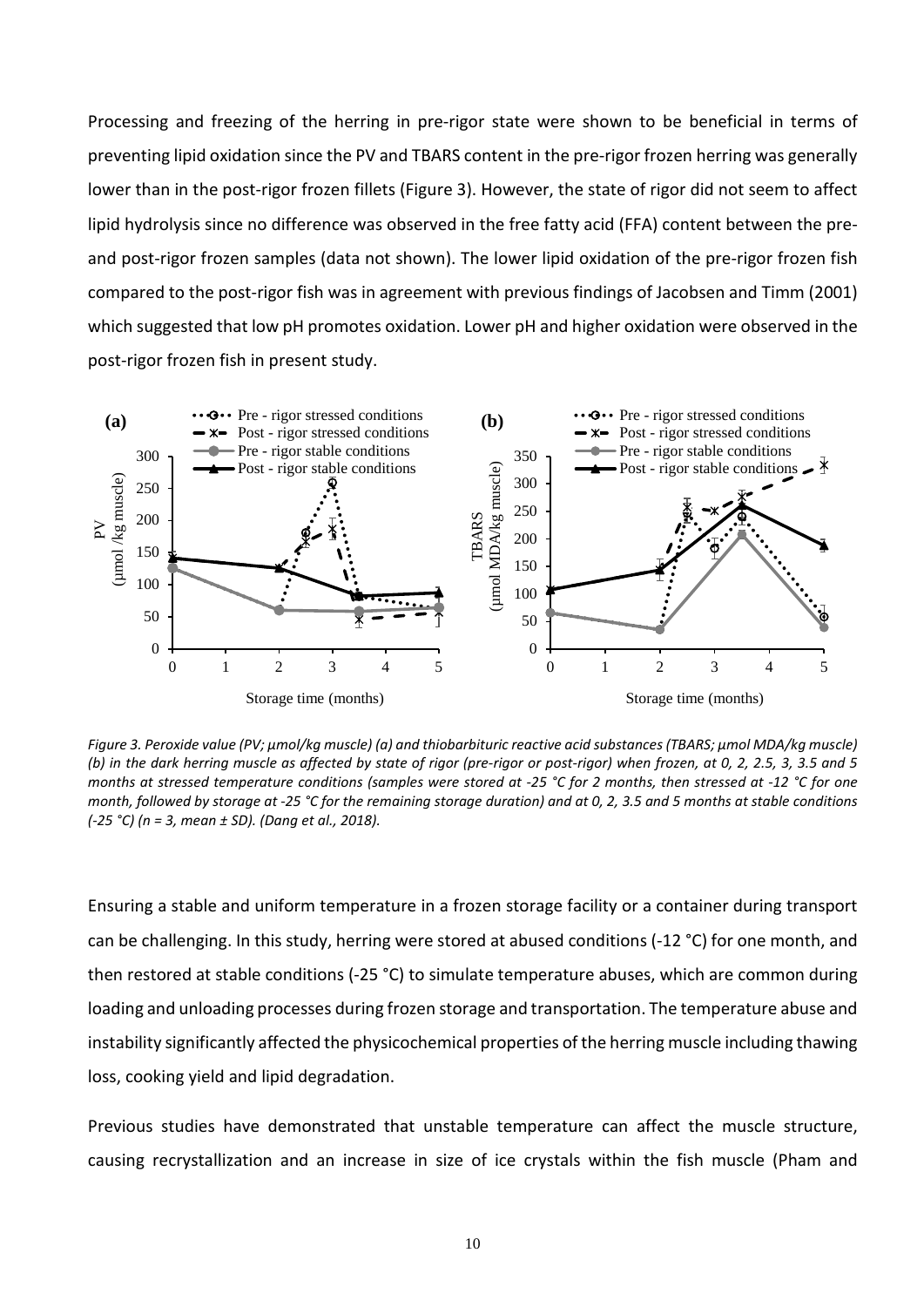Mawson, 1997). Large crystals particularly needle shaped ones, rupture muscle cells, which in turn leads to increased liquid loss during thawing (Pham and Mawson, 1997; Delgado and Sun, 2001; Nesvadba, 2008). Furthermore, temperature abuse during frozen storage accelerate protein denaturation (Kadim and Mahgoub, 2007), leading to increased thawing and cooking loss.

The temperature stress accelerated lipid degradation in present study [\(Figure 4\)](#page-15-0), but increased temperature is one of the main factors that accelerate lipid oxidation (Shahidi & Zhong, 2010; Karlsdottir *et a.,* 2014). Lipid hydrolysis was also accelerated by temperature abuse. It is known that the action of lipases and phospholipases cause hydrolysis of phospholipids and triglycerides, resulting in accumulation of FFA in the fish muscle (Sista *et al*., 1997). Therefore, to avoid consequences of lipolysis, ice recrystallization should be minimized by keeping frozen products under stable conditions at all time (Pham and Mawson, 1997).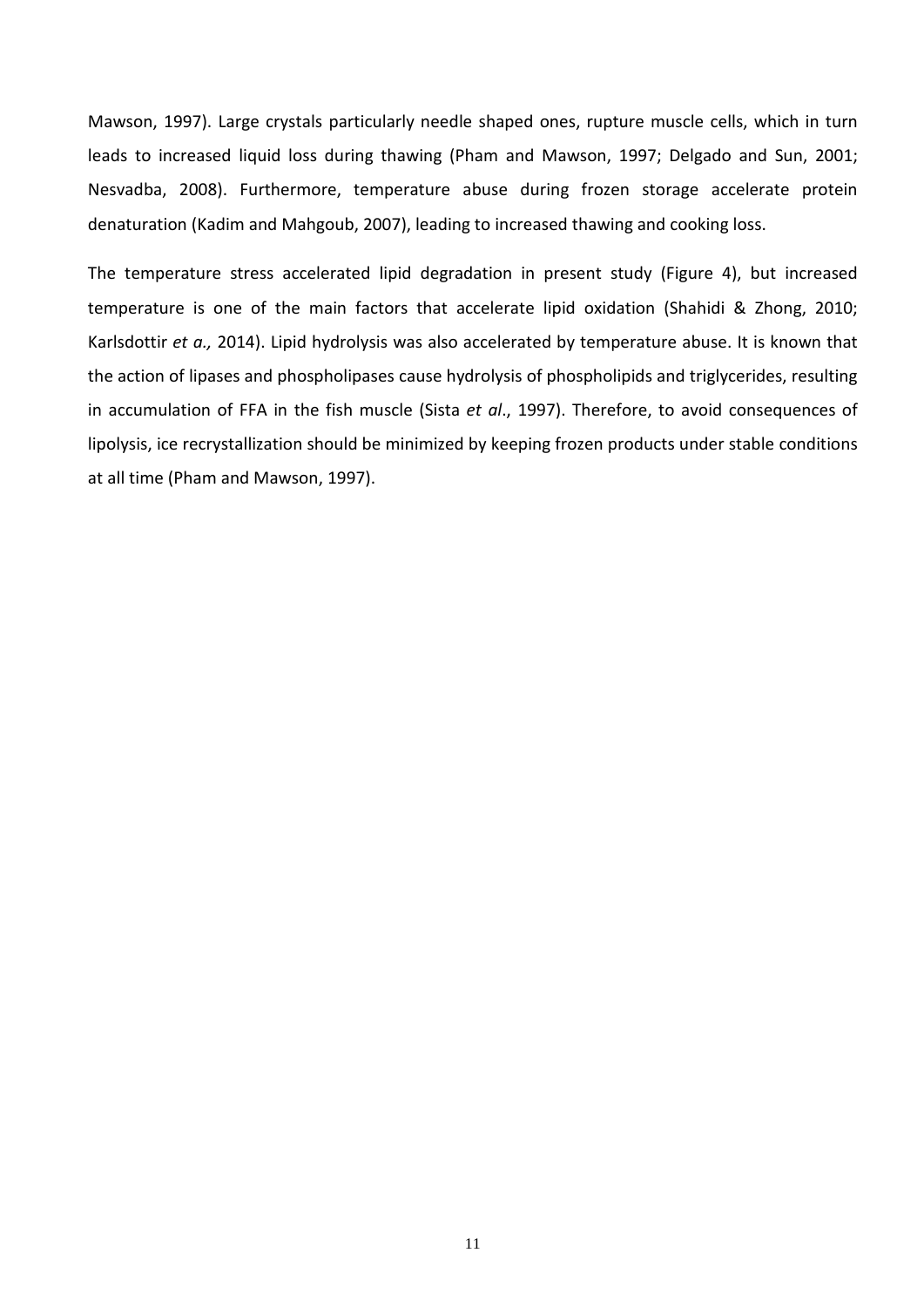

<span id="page-15-0"></span>*Figure 4. Changes in lipid hydroperoxide content (PV; μmol/g muscle) (a), thiobarbituric acid reactive substances content (TBARS; μmol MDA/g muscle) (b) and free fatty acids content (g FFA/100 g TL) (c) in the light and dark herring muscle after 2, 3, 3.5, 5, 8, 11 and 14 months at stressed temperature conditions (samples were stored at -25 °C for 2 months, then stressed at -12 °C for 1 month, followed by storage at -25 °C for the remaining storage duration) and after 2, 3.5, 5, 8, 11 and 14 months at stable conditions (samples were stored at a stable temperature of -25 °C for up to 14 months) (n = 3, mean ± standard deviation). (Dang et al., 2017).*

A principal component analysis (PCA) of the measured variables (water, total lipids and phospholipids content, fatty acid composition and lipid deterioration) revealed mainly the difference between the dark and the light muscle of the herring, as well as the effects of storage time and conditions [\(Figure](#page-16-0)  [5\)](#page-16-0). The light muscle was characterized by a higher water content and amount of PUFA, whereas the dark muscle had a higher lipid content and amount of MUFA. The highest quantity of PUFA in both muscle types was associated with n-3 fatty acids, with DHA being the most abundant, followed by EPA. The light muscle had a significantly higher amount of DHA and EPA compared to those of the dark muscle, indicating a high stability of the n-3 fatty acids in the light muscle of herring. The present work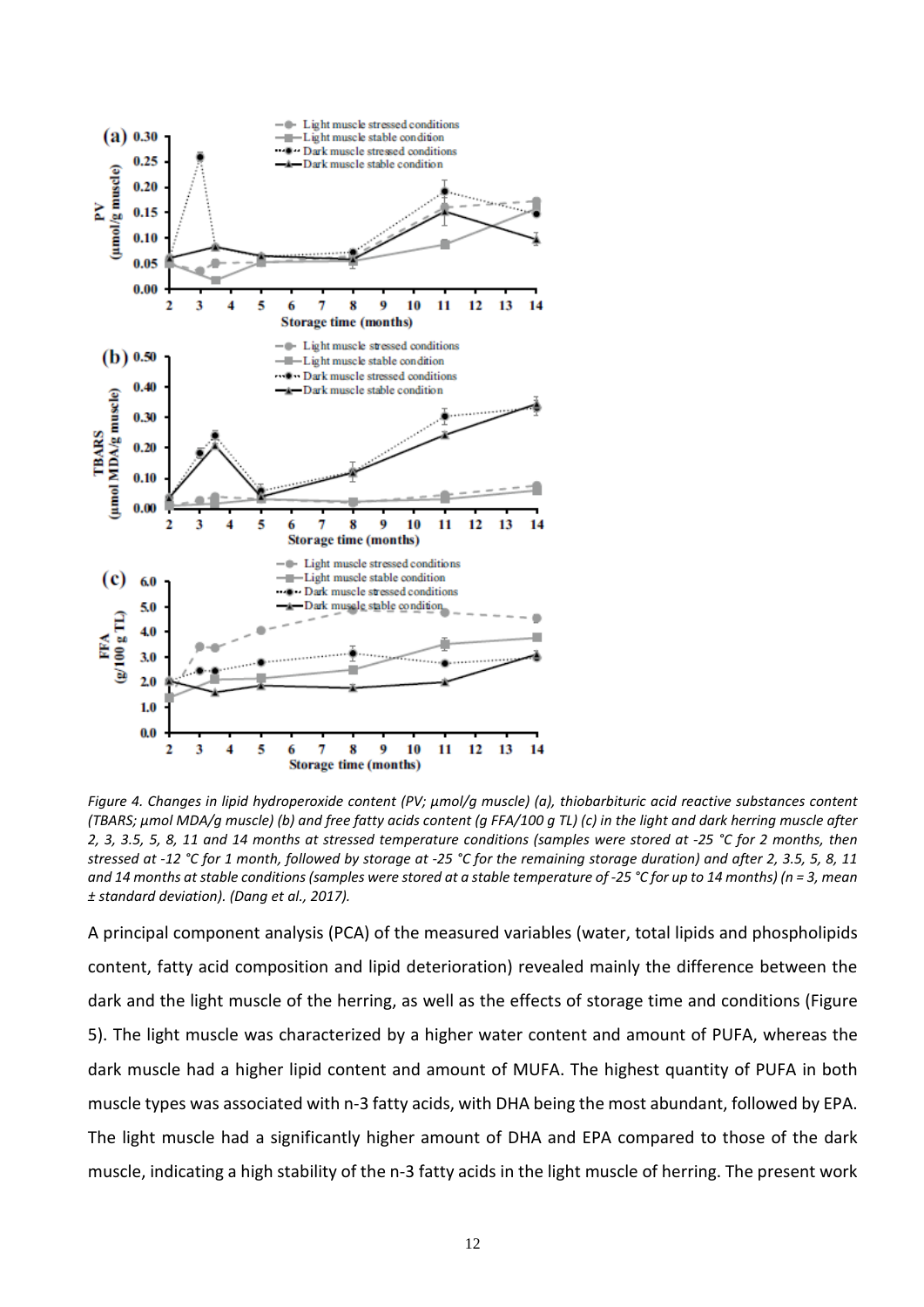showed that Atlantic herring caught in Icelandic waters had high amount of MUFA and PUFA, and is a good source of DHA for human consumption.



<span id="page-16-0"></span>*Figure 5. Scores (a) and correlation loadings (b) from PC1 and PC2 from the principal components analysis (PCA) of light and dark muscles of herring. All samples and analytical parameters were used. The first letter D or L indicates the dark and light muscle, respectively. The second letter S or C indicates the storage conditions (stressed and constant temperature, respectively). The number and the last letter (m) of the sample description indicate the storage time in months. (Dang et al., 2017).*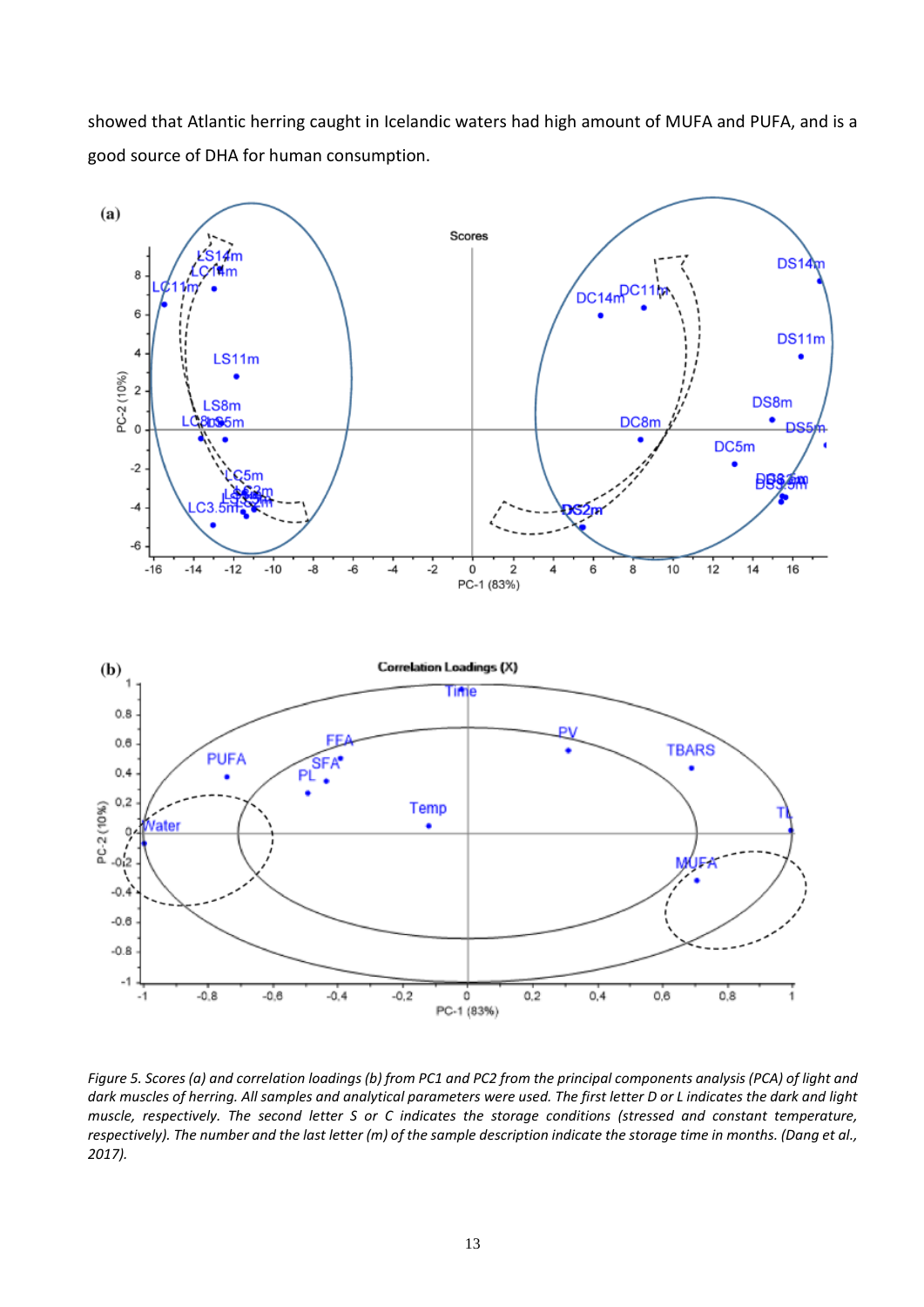## <span id="page-17-0"></span>**5 CONCLUSIONS**

According to present study, storage conditions is a key factor regarding quality deterioration of herring fillets during prolonged frozen storage. Pre- and post-rigor processing and freezing, in combination with stable or unstable storage conditions significantly affected the physicochemical characteristics of herring fillets during frozen storage. Pre-rigor freezing effectively reduced thawing loss and maintained the cooking yield of herring fillets throughout frozen storage. Present results demonstrate that temperatures should be strictly controlled during storage and transportation of fatty fish. By reducing the temperature to a stable and low temperature of -25 °C, thawing loss was reduced, and lipid oxidation and hydrolysis were minimized. It is therefore important to prevent temperature fluctuation during frozen storage and transportation to extend the storage life of herring fillets. Furthermore, prerigor processing and freezing of herring was shown to be beneficial in terms of preventing lipid oxidation, as well as reducing thawing loss and maintaining the cooking yield of the herring fillets.

### <span id="page-17-1"></span>**6 ACKNOWLEDGEMENTS**

This study forms part of Ph.D. research by Huong Thi Thu Dang supported by a UNU-FTP (United Nations University-Fisheries Training Programme) Scholarship. The authors would like to gratefully acknowledge the financial support of AVS (The Added Value of Seafood, research program) Fund of the Ministry of Fisheries and Agriculture in Iceland (Project no. R069-14), as well as Samherji Ltd. and Síldarvinnslan Ltd. for providing raw material and processing facilities for the study.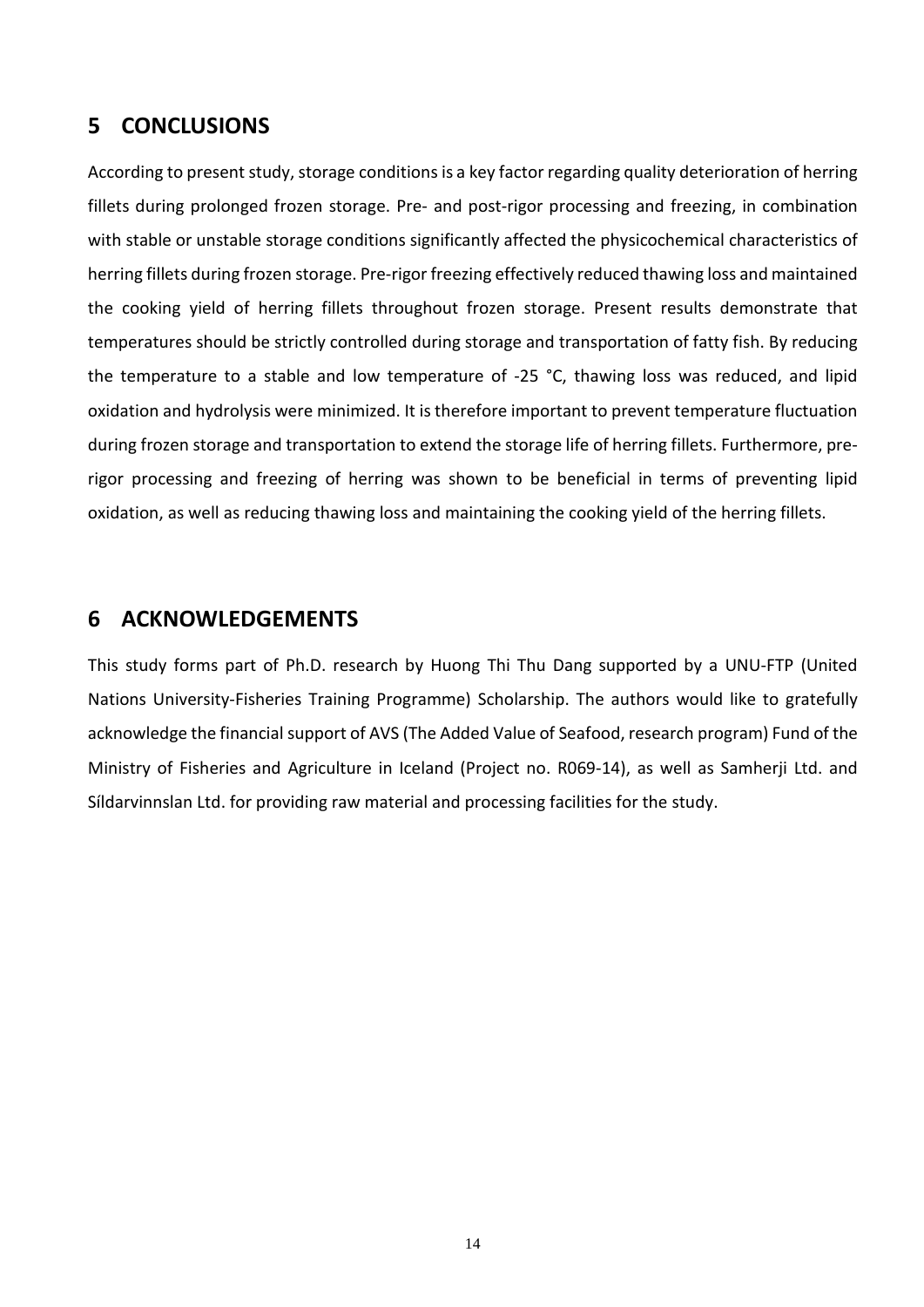## <span id="page-18-0"></span>**7 REFERENCES**

- Ackman, R. G. (1980). Fish lipids. Part 1. In J. Connell (Ed.), Advances in fish science and technology (pp. 86-103). Farnham, Surrey: Fishing News (Books) Ltd.
- AOAC (2001). Official method Ce 996.06. Fat (total, saturated, and unsaturated) in food, hydrolytic extraction gas chromatographic method. In D. Firestone (Ed.), Official Methods and Recommended Practices of the AOCS. Champaign, IL: American Oil Chemists' Society.
- AOCS (1998). Official method Ce 1b–89. Fatty acid composition by GLC: marine oils. In D. Firestone (Ed.), Official Methods and Recommended Practices of the AOCS. Champaign, IL: American Oil Chemists' Society.
- Azam, K., Mackie, I. M., & Smith, J. (1989). The effect of slaughter method on the quality of rainbow trout (*Salmo salar*) during ice storage. International Journal of Food Science and Technology, 24, 69-79.
- Bak, L., Andersen, A., Andersen, E., & Bertelsen, G. (1999). Effect of modified atmosphere packaging on oxidative changes in frozen stored cold water shrimp (*Pandalus borealis*). Food Chemistry, 64(2), 169–175.
- Benjakul S, Bauer F. (2001) Biochemical and physicochemical changes in catfish (Silurus glanis Linne) muscle as influenced by different freeze–thaw cycles. Food Chemistry 72:207–217.
- Bernardez, M., Pastoriza, L., Sampedro, G., Herrera, J. J. R., & Cabo, M. L. (2005). Modified method for the analysis of free fatty acids in fish. Journal of Agricultural and Food Chemistry, 53, 1903– 1906.
- Bligh, E. G., & Dyer, W. J. (1959). A rapid method of total lipid extraction and purification. Canadian Journal of Biochemistry and Physiology, 37(8), 911–917.
- Dang, H. T. T., Gudjónsdóttir, M., Karlsdóttir, M. G., Van Nguyen, M., Romotowska, P. E., Tómasson, T., & Arason, S. (2017). Influence of Temperature Stress on Lipid Stability of Atlantic Herring (Clupea harengus) Muscle During Frozen Storage. Journal of the American Oil Chemists' Society, 94(12), 1439-1449.
- Dang, H. T. T., Gudjónsdóttir, M., Ren, D., Karlsdóttir, M. G., Minh, V. N., Tómasson, T., & Arason, S. (2018). Effects of pre and postrigor freezing and temperature stress during frozen storage on physicochemical stability of Atlantic herring (*Clupea harengus*) muscle. Journal of Food Processing and Preservation, 42(9), e13754.
- Dawood, A. A., Roy, R. N., & Williams, C. S. (1986). Effects of delayed icing on the storage life of rainbow trout. Journal of Food Technology, 21(2), 15-166.
- Delgado, A. E., & Sun, D. W. (2001) Heat and mass transfer models for predicting freezing processes a review. Journal of Food Engineering, 47, 157–174.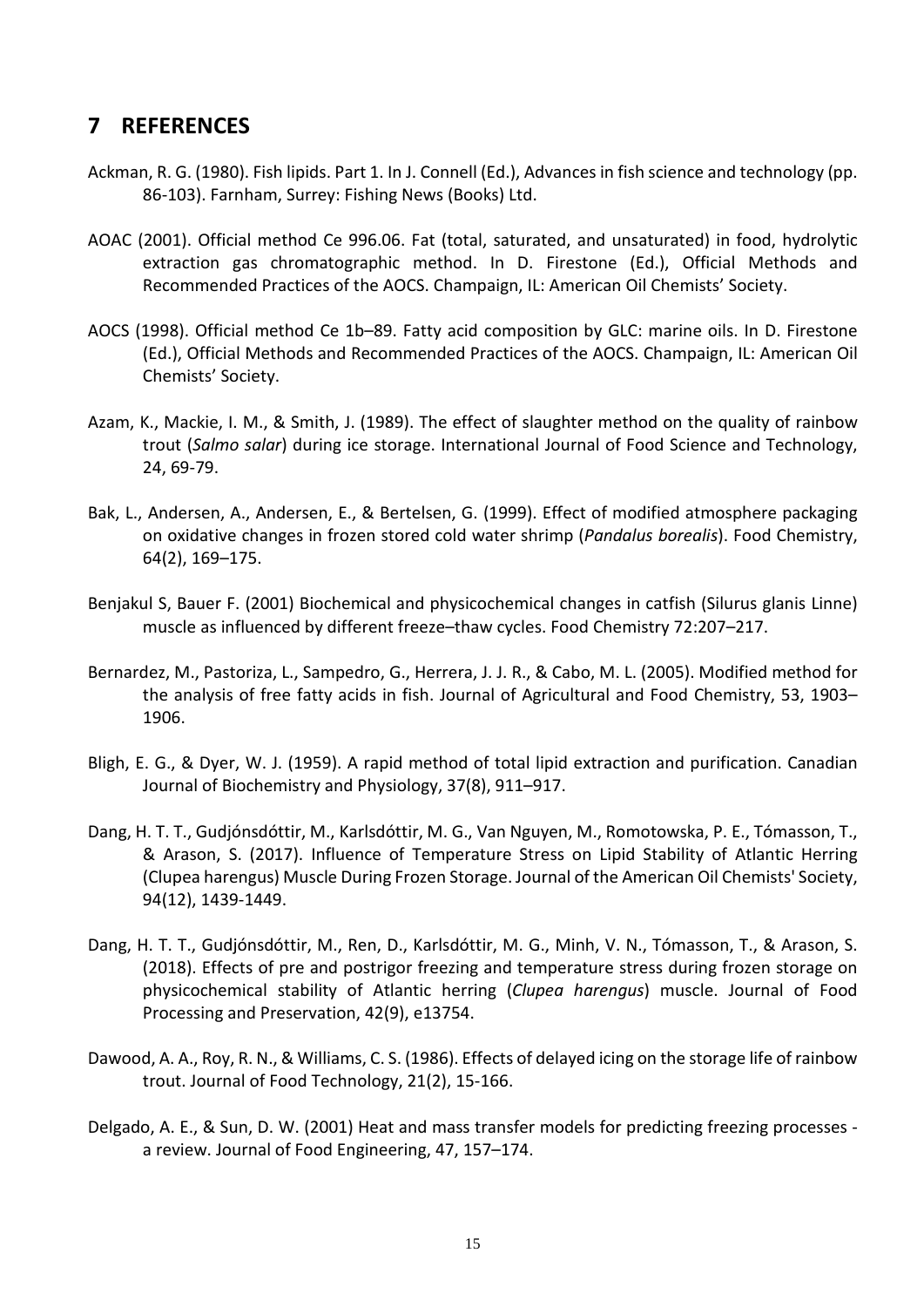Erikson, U. (2000). Rigor measurements. (K. C. S, & W. D. P, Eds.) Cornwall, UK: Fishing News Books. Hagyard, C., Keiller, A., & Cu, T. (1993). Frozen storage conditions and rancid flavour development in lamb. Meat Science, 35(3), 305–312.

- Hamre, K., Lie, Ø & Sandnes, K. (2003). Seasonal development of nutrient composition, lipid oxidation and colour of fillets from Norwegian springs pawning herring (*Clupea harengus L*.). Food Chemistry, 82, 441-446.
- Hølmer, G. (1993). Mechanisms of oxidation. Autooxidation and enzymatic oxidation. In: Antioxidants, free radicals and polyunsaturated fatty acids in biology and medicine. Diplock, A.T., Gutteridge, J.M.C. and Shukla, V.K.S. (eds.) IFSC Centre A/S, Lystrup, Denmark.
- Hultin, H. O. (1994). Oxidation of lipids in seafoods. In F. Shahidi & J. R. Botta (Eds.), Seafoods Chemistry, Processing, Technology and Quality (pp. 49-74). London: Blackie A&P.
- ISO. (1999). Animal feeding stuffs. Determination of moisture and other volatile matter content (6496). Geneva, Switzerland: International Organization for Standardization.
- Jacobsen, C., & Timm, M. (2001). Oxidation in fish oil enriched mayonnaise: Ascorbic acid and low pH increase oxidative deterioration. Journal Agriculture Food Chemistry, 49, 3947–3956.
- Jerrett, A. R., Holland, A. J., & Cleaver, S. E. (1998). Rigor contractions in rested and partially exercised chinook salmon white muscle as affected by temperature. Journal of Food Science, 63(1), 53- 56.
- Kadim, I.T. & Mahgoub, O. (2007). Postharvest handling of red meat. In: Rahman, M.S. (Ed.), Handbook of Food Preservation, second ed. CRC Press, Boca Raton, FL, pp. 173–202.
- Karlsdottir, M., Sveinsdottir, K., Kristinsson, H., Villot, D., Craft, B., & Arason, S. (2014). Effects of temperature during frozen storage on lipid deterioration of saithe (*Pollachius virens*) and hoki (*Macruronus novaezelandiae*) muscles. Food Chemistry, 156(8), 234-242.
- Kiessling, A., Stien, L. H., Torslett, Ø., Suontama, J., & Slinde, E. (2006). Effect of pre- and post-mortem temperature on rigor in Atlantic salmon muscle as measured by four different techniques. Aquaculture, 259, 390-402.
- Lemon, D. W. (1975). An improved TBA test for rancidity. New Series Circular No. 51, Halifax Laboratory, Halifax, Nova Scotia.
- Love, R. M. (1962). Protein denaturation in frozen fish. VII.—Effect of the onset and resolution of rigor mortis on denaturation. Journal of the Science of Food and Agriculture, 13(10), 534–545.
- Love, R. M. (2001). Gaping of fillets. Ministry of Technology. Torry Research Station advisory note No. 61. Aberdeen.
- Lowry, R. R., & Tinsley, I. J. (1976). Rapid colorimetric determination of free fatty acids. Journal of the American Oil Chemists' Society, 53(7), 470–472.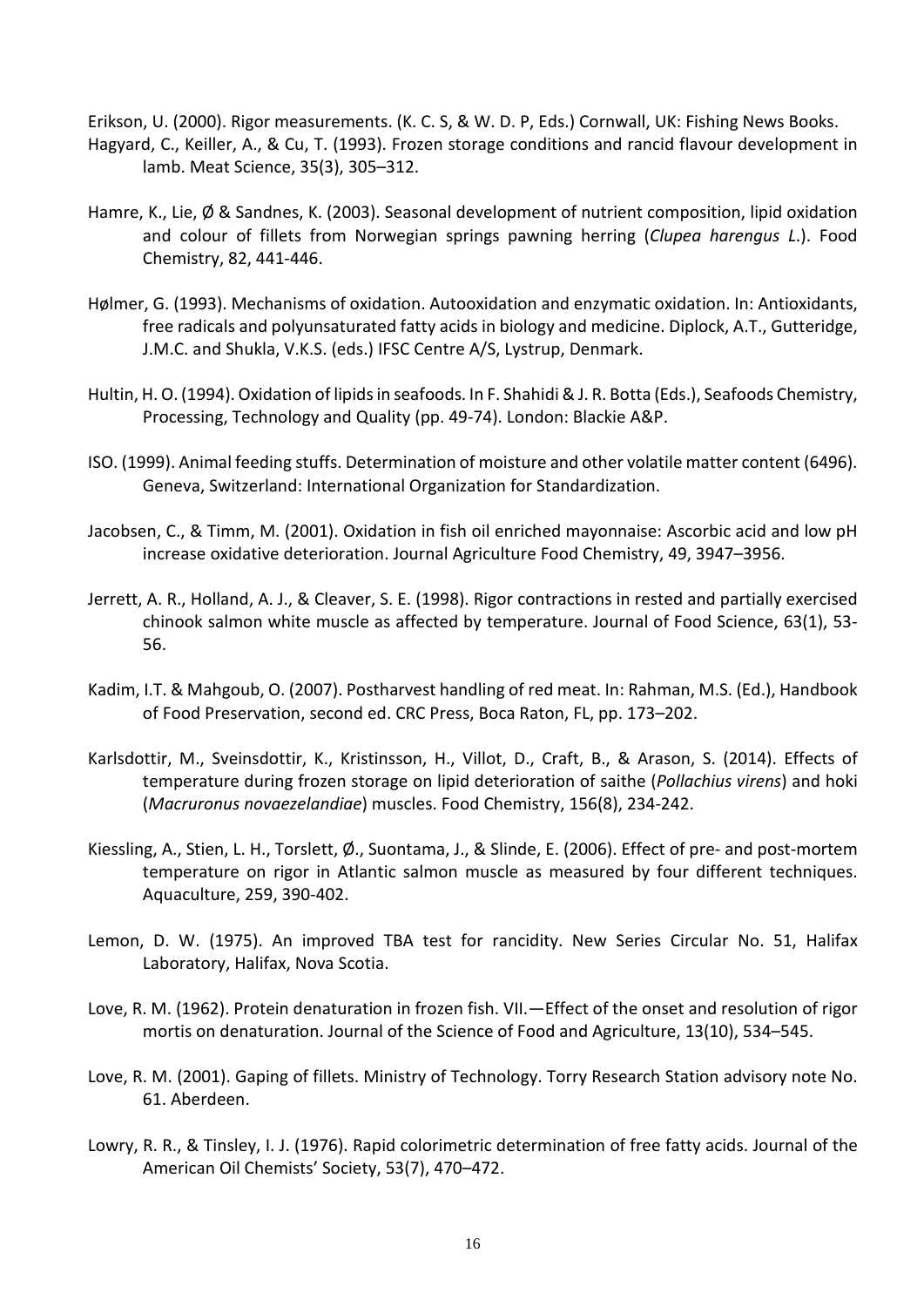- Moureh, J., & Derens, E. (2000). Numerical modelling of the temperature increases in frozen food packaged in pallets in the distribution chain. International Journal of Refrigeration, 23(7), 540– 552.
- Nesvadba, P. (2008) Thermal properties and ice crystal development in frozen foods. In J. A. Evans (Ed.). Frozen food science and technology. Oxford: Blackwell.
- Nielsen, D., Hyldig, G., Nielsen, J., & Nielsen, H. H. (2005). Lipid content in herring (*Clupea harengus L.*) influence of biological factors and comparison of different methods of analyses: solvent extraction, Fatmeter, NIR and NMR. LWT - Food Science and Technology, 38(5), 537-548.
- Nielsen, M., & Jørgensen, B. (2004). Quantitative Relationship between Trimethylamine Oxide Aldolase Activity and Formaldehyde Accumulation in White Muscle from Gadiform Fish during Frozen Storage. Journal of Agricultural and Food Chemistry, 52(12), 3814–3822.
- Ólafsdóttir, G. (2005). Volatile compounds as indicators in fish during chilled storage: Evaluation of microbial metabolites by an electronic nose. Reykjavik: University of Iceland.
- Pham, Q.T. & Mawson, Q.F. (1997). Moisture migration and ice recrystallization in frozen foods. In: Erickson, M.C., Hung, Y.C. (Eds.), Quality in Frozen Food. Chapman & Hall, New York, US, pp. 67–91.
- Rediers, H., Claes, M., Peeters, L., & Willems, K. (2009). Evaluation of the cold chain of fresh-cut endive from farmer to plate. Postharvest Biology and Technology, 51(2), 257-262.
- Romotowska, P. E., Karlsdottir, M. G., Gudjonsdottir, M., Kristinsson, H. G., & Arason, S. (2016). Seasonal and geographical variation in chemical composition and lipid stability of Atlantic mackerel (*Scomber scombrus*) caught in Icelandic waters. Journal of Food Composition and Analysis, 49, 9–18.
- Shahidi, F. & Zhong, Y. (2010). Lipid oxidation and improving the oxidative stability. Chem. Soc. Rev. 39, 4067–4079.
- Shantha, N. C., & Decker, E. A. (1994). Rapid, sensitive, iron-based spectrophotometric methods for determination of peroxide value of food lipid. Journal of AOAC International, 77(2), 421–424.
- Sista, R.V., Erickson, M.C. & Shewfelt, R.L. (1997). Quality deterioration in frozen foods associated with hydrolytic enzyme activities. In: Erickson, M., Hung, Y.C. (Eds.), Quality in Frozen Food. Chapman and Hall, New York, US, pp. 101–110.
- Skjervold, P. O., Fjæra, S. O., Østby, P. B., & Einen, O. (2001). Livechilling and crowding stress before slaughter of Atlantic salmon (*Salmo salar*). Aquaculture, 192, 2-4.
- Skjervold, P. O., Rørå, A. M., Fjæra, S. O., Vegusdal, A., Vorre, A., & Einen, O. (2001). Effects of pre-, in- , or post-rigor filleting of live chilled Atlantic salmon. Aquaculture, 194, 315-326.